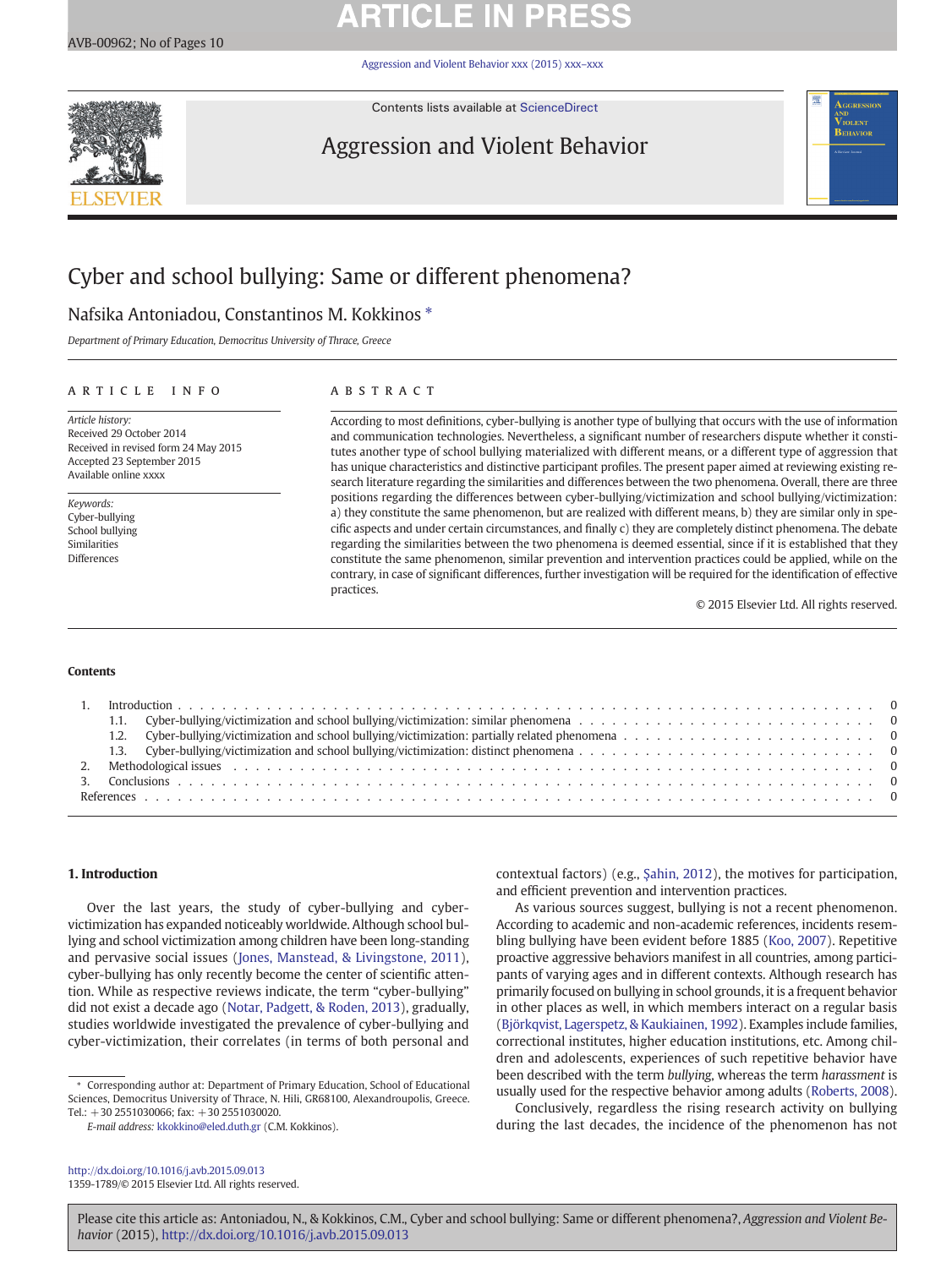increased, since it is assumed to have been stable and evident worldwide (e.g., [Berger, 2007\)](#page-8-0). What varies is the context in which the behavior takes place and its specific manifestation. The forms and types of the bullying behavior, as well as the used means, largely hinder on the individual characteristics of the participants (e.g., gender, age, social skills), as well as various contextual parameters. For example, in terms of individual factors, young children tend to employ more direct bullying behaviors, contrary to older children and girls (e.g., [Tapper & Boulton,](#page-9-0) [2004\)](#page-9-0). In terms of contextual factors, developments that affect the social behavior of people have a significant impact on the manifestation of bullying behaviors as well.

A recent development that has drastically affected the ways that individuals engage in interpersonal relationships, is the extended use of information and communication technologies. This rapid change in the communication and social interactions of people had significant effects, both positive and negative, the latter of which, also include cyber-bullying (e.g., [Kowalski, Limber, & Agatston, 2008\)](#page-8-0).

Generally, cyber-bullying has been viewed as a more convenient type of aggression, since cyber-bullies take advantage of the characteristics of the information and communication technologies (i.e., anonymity, infinite audience, limited adult supervision, etc). Due to its expediency, reasons for cyber-bullying involvement vary greatly, including willful and proactive aggression ([Calvete, Orue, Estévez, Villardón, & Padilla,](#page-8-0) [2010\)](#page-8-0), revenge, reaction to envy, prejudice and intolerance (for disability, religion, gender), shame, pride, guilt, and anger [\(Hoff & Mitchell,](#page-8-0) [2009; Jones et al., 2011](#page-8-0)). It has further been suggested that cyberbullying is employed by students who cannot confront their victim face-to-face, but also by students who feel restless and seek for adventure and excitement. As [Kowalski et al. \(2008\)](#page-8-0) state, "just as there is a variety of possible motives for engaging in traditional forms of bullying, there also is a long list of reasons why adolescents might engage in cyber-bullying" (p. 79).A key element for understanding cyberbullying involvement is online disinhibition.<sup>1</sup>

Computer mediated communication, especially in its earlier forms, had been regarded as a "poorer" mean of communication, due to the limited non-verbal cues it provides [\(Yao & Flanagin, 2006](#page-9-0)). The technological advancements, as well as more thorough investigations, led researchers to conclude that the quality and effects of online communication hinders on the richness of the used mean, the personal characteristics of the individual user, as well as the norms of the online community ([Postmes & Spears, 1998; Yao & Flanagin, 2006](#page-8-0)). Although not all means of computer mediated communication are inherently impersonal, some of them provide the user with the ability of anonymity, and combined with the reduced social cues and adult supervision, they may lead young users to effects of de-individualization and aggressive behavior [\(Postmes & Spears, 1998; Yao & Flanagin, 2006\)](#page-8-0).

People experiencing de-individuation, frequently do not act as individuals, but contrary they go along with whatever the group is doing, including negative behaviors such as cyber-bullying. Due to the absence of accountability cues, the user's concerns regarding the reactions of others are reduced ([Joinson, 1998](#page-8-0)). Combined, online disinhibition and de-individuation may empower cyber-bullies to act more harshly than they might in a face to face situation. Due to the lack of physical and social cues, cyber-bullies may feel that since they are not personally confronted with the victims, they will not have consequences for their actions, thus exhibiting aggressive and impulsive behavior [\(Dehue,](#page-8-0) [Bolmon, & Vollink, 2008](#page-8-0)).

Despite the increasing scientific attention on cyber-bullying, results of studies differ largely, mainly due to the lack of conceptual clarity regarding the phenomenon ([Tokunaga, 2010; Vandebosch & Van](#page-9-0) [Cleemput, 2009\)](#page-9-0). Since according to most definitions, cyber-bullying is a sub-category of bullying which occurs within digital mediums [\(Wong-Lo & Bullock, 2011\)](#page-9-0), most studies on cyber-bullying have been mainly framed by the same theories as school bullying. Nevertheless, a significant number of researchers disputes whether cyber-bullying/ victimization constitutes another type of school bullying/victimization materialized with different means, or a completely different type of aggression due to the characteristics of the information and communication technologies (anonymity, alias, etc.), with distinctive participant profiles, motives, personal characteristics, and roles. Overall, there are three main positions regarding the conceptualization of cyberbullying/victimization: a) both cyber-bullying/victimization and school bullying/victimization constitute the same phenomenon, but are realized with different means, b) cyber-bullying/victimization is a somewhat similar phenomenon to school bullying/victimization, but only in specific aspects and under certain circumstances, and finally c) cyberbullying/victimization is a completely distinct phenomenon from school bullying/victimization.

The debate regarding the similarities between cyber-bullying/ victimization and school bullying/victimization is deemed essential, since if it is established that they constitute the same phenomenon, similar prevention and intervention practices could be applied, while on the contrary, in case of significant differences, further investigation will be required for the identification of effective practices [\(Bauman, 2013\)](#page-7-0).

### 1.1. Cyber-bullying/victimization and school bullying/victimization: similar phenomena

The significant high correlations between cyber-bullying/ victimization and school bullying/victimization (e.g., [Hinduja &](#page-8-0) [Patchin, 2008\)](#page-8-0), have led some researchers to question whether these phenomena differ, while it has been suggested that a small number of students is actually involved only in cyber-bullying/victimization [\(Olweus, 2012\)](#page-8-0). Based on large scale studies conducted in U.S.A. and Norway, Olweus states that factor analytic techniques indicate a common factor for cyber-bullying and school bullying. Similarly, [Bauman](#page-7-0) [and Newman \(2013\)](#page-7-0), found that factor analyses did not differentiate survey items in terms of cyber-bullying/victimization and school bullying/ victimization but contrary in terms of type of behavior (e.g., general harassment, use of offensive language, harassment using images), a finding which, as [Bauman \(2010\)](#page-7-0) suggests, demonstrates that cyber-bullying/ victimization is in fact a variant of school bullying/victimization.

Studies concluding that students who participate in both phenomena simultaneously adopt the same role, support this argument [\(Dempsey,](#page-8-0) [Haden, Goldma, Sivinsk, & Wiens, 2011; Katzer, Fetchenhauer, &](#page-8-0) [Belschak, 2009; Kowalski et al., 2008; Pornari & Wood, 2010](#page-8-0)). For example, [Twyman, Saylor, Taylor, and Comeaux \(2010\)](#page-9-0) found that the vast majority of cyber-bullies were simultaneously school bullies. Furthermore, students experiencing school victimization are more likely to be victims and online [\(Katzer et al., 2009; Kowalski et al., 2008; Pornari &](#page-8-0) [Wood, 2010; Raskauskas & Stoltz, 2007; Raskauskas, 2010; Smith et al.,](#page-8-0) [2008; Twyman et al., 2010](#page-8-0)).

Involvement in cyber-bullying has been found to be predicted by school bullying ([Casas, Del Rey, & Ortega-Ruiz, 2013](#page-8-0)). Nevertheless, not all studies support these arguments, since other findings indicate that not all students participating in cyber-bullying have previous involvement in school bullying (e.g., [Hemphill et al., 2012\)](#page-8-0), while longitudinal analysis has revealed that the two phenomena have significantly less overlap than simple bivariate analyses indicate [\(Low & Espelage,](#page-8-0) [2013](#page-8-0)). Students' involvement in both phenomena can be linked to their problematic social skills and peer relations. According to [Seepersad \(2004\),](#page-9-0) although computer mediated communication can have beneficiary social effects for the user, students with problematic offline relations are unlikely to experience the positive effects of the Internet. For example, students who have incompetent social skills may face even greater difficulty in interpreting others' messages when connecting to the Internet, due to the limited social cues that the computer mediated communication provides. Furthermore, similarly to

 $1$  A user's tendency to behave in a different manner online than s/he would normally do in a physical context (positively or negatively), due to the aforementioned ICT characteristics [\(Suler, 2004\)](#page-9-0).

Please cite this article as: Antoniadou, N., & Kokkinos, C.M., Cyber and school bullying: Same or different phenomena?, Aggression and Violent Behavior (2015), <http://dx.doi.org/10.1016/j.avb.2015.09.013>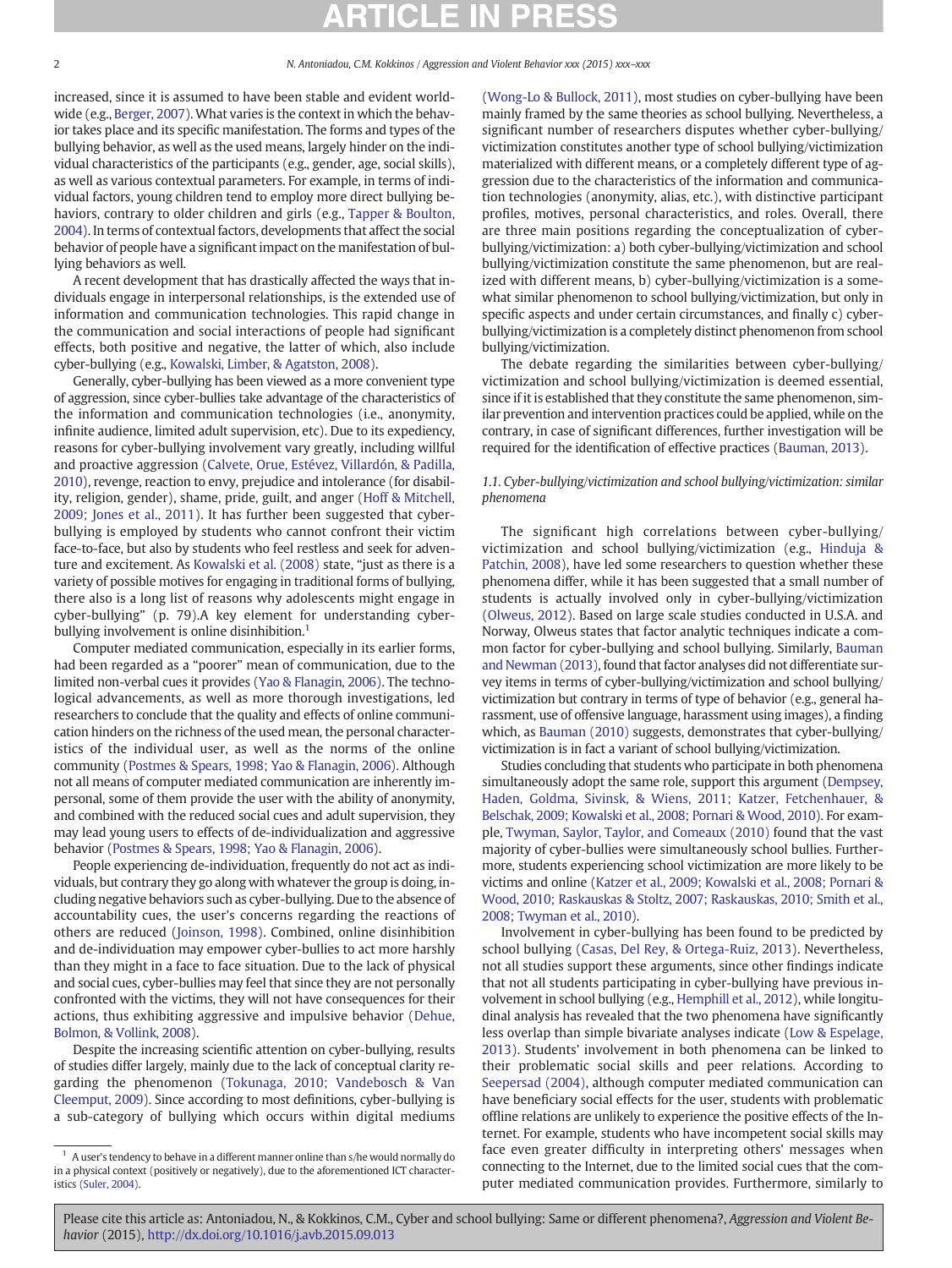students participating in school bullying/victimization, students implicated in cyber-bullying/victimization have been found to use maladaptive coping strategies (e.g., [Kokkinos, Antoniadou, Dalara, Koufogazou, &](#page-8-0) [Papatziki, 2013\)](#page-8-0), have low self-esteem, and hold positive beliefs regarding aggression (e.g., [Burton, Florell, & Wygant, 2013](#page-8-0)). As [Riebel, Jäger,](#page-9-0) [and Fischer \(2009\)](#page-9-0) suggest, cyber-bullying is another strategy in the repertoire of a typical bully, while results of their study indicated that cyber-bullying, and both physical and verbal school bullying have a common factor structure in terms of coping strategies.

Participants of the two phenomena have been found to share common psychological characteristics. For example, [Patchin and Hinduja](#page-8-0) [\(2010\)](#page-8-0) found that strain and anger/frustration have an influence on both types of bullying independent of each other, while other studies have indicated high levels of stress, low self-esteem and depression in both groups of participants (e.g., [Aricak et al., 2008\)](#page-7-0). Delinquent behavior and substance abuse, such as smoking and drinking, have been associated with both phenomena (e.g., [Litwiller & Brausch, 2013; Vieno,](#page-8-0) [Gini, & Santinello, 2010\)](#page-8-0), while several studies have indicated suicidal behaviors in all participants (e.g., [Bauman, Toomey, & Walker, 2013;](#page-7-0) [Litwiller & Brausch, 2013](#page-7-0)).

### 1.2. Cyber-bullying/victimization and school bullying/victimization: partially related phenomena

Although several researchers support the use of a common definition for cyber-bullying/victimization and school bullying/victimization [\(Kiriakidis & Kavoura, 2010; Patchin & Hinduja, 2006; Vandebosch &](#page-8-0) [Van Cleemput, 2008](#page-8-0)), others argue that not all cyber-bullying/ victimization incidents meet the established bullying criteria (e.g., [Bauman, 2010\)](#page-7-0). Specifically, due to the characteristics of the information and communication technologies, the criteria of intentionality, repetition, and power imbalance are doubted. As [Vandebosch and Van](#page-9-0) [Cleemput \(2008\)](#page-9-0) remark, definitions of cyber-bullying/victimization usually consist of two elements: a) certain aspects of school bullying/ victimization or even the entire definition, and b) a description of the electronic means that the bully uses. Thus, most cyber-bullying/ victimization definitions refer to some aggressive, harmful behavior, carried out by one or more perpetrators using some electronic medium. The behavior is described, in some definitions, as deliberate on the part of the bully, repeated against the same victim, and characterized by power imbalance between the participants.

Although most cyber-bullies plan to cause harm to their victim [\(Aoyama, 2010](#page-7-0)), which in fact may be greater compared to school bullying/victimization due to the larger audience provided by information and communication technologies [\(Vandebosch & Van Cleemput, 2008](#page-9-0)), not all cyber-bullying/victimization acts are intended to cause harm. Cyberbullies frequently reported that their behavior was meant as joking, while they did not believe that it had real consequences for any party involved ([Englander & Muldowney, 2007\)](#page-8-0). This perception may be attributed to the anonymous nature of the Internet and the absence of non-verbal social cues, which can cause a lack of awareness to the users regarding the consequences of their actions. A large scale study by [Law, Shapka, Hymel,](#page-8-0) [Olson, and Waterhouse \(2012\)](#page-8-0) confirmed that although 30% of the students reported participation in a "cyber-bullying" incident, 95% of them claimed that the act was intended as joking and not to inflict harm.

The characteristic of repetition is not always included in cyberbullying/victimization definitions since, due to the nature of the information and communication technologies, aggressive acts can be carried out with ease and be instantly displayed to large crowd [\(Mishna, Cook,](#page-8-0) [Gadalla, Daciuk, & Solomon, 2010; Shariff, 2005; Strom & Strom, 2005](#page-8-0)), thus rendering the repetition of the aggressive act redundant [\(Fauman,](#page-8-0) [2008\)](#page-8-0). Consequences of such actions are difficult to control and avert, since material posted online can be easily located but difficult to delete, therefore causing equal suffering to that of continuous and repetitive acts materialized offline (e.g., [Piazza & Bering, 2009\)](#page-8-0). For example, an edited image that depicts the victim in an embarrassing fashion can be instantly posted online and be seen by numerous users, or even be further disseminated [\(Shariff, 2005; Strom & Strom, 2005](#page-9-0)). The wide use of mobile phones with integrated cameras renders photo/video taking and sharing convenient and speedy, a feature that can be used against the victim ([Piazza & Bering, 2009](#page-8-0)). Material can be easily uploaded online, but difficult to erase, while once posted it can be easily located, downloaded and forwarded by any user (e.g., [Piazza & Bering, 2009](#page-8-0)). Based on these arguments, some researchers support that repetition is not always a prerequisite for cyber-bullying, since a single act may be sufficient to cause great fear and distress to the victim [\(Fauman, 2008\)](#page-8-0). The views of students partly converge in this respect, as teenagers claim that a single negative act through information and communication technologies can be regarded as cyberbullying, but only if school bullying has preceded ([Vandebosch &](#page-9-0) [Van Cleemput, 2008](#page-9-0)).

Power imbalance between the bully and the victim is a key feature of school bullying, but in the case of cyber-bullying it may be differently defined since in cyber-space it is not clear what constitutes power and who holds it. Some researchers suggest that superior information and communication technologies skills may put some students in an advantageous position ([Patchin & Hinduja, 2006](#page-8-0)), but as [Dooley, Pyzalski, and](#page-8-0) [Cross \(2009\)](#page-8-0) argue, taking and disseminating pictures, or creating a fake profile in social network sites does not require advanced technological skills. Other researchers propose that the advantage of cyber-bullies may stem from their capability to conceal identity ([Ybarra & Mitchell,](#page-9-0) [2004\)](#page-9-0), since it minimizes their need for power superiority ([Fauman,](#page-8-0) [2008](#page-8-0)). Studies verify that anonymity is an important factor for students who only participate in cyber-bullying (and not in school bullying) incidents ([Vandebosch & Van Cleemput, 2008](#page-9-0)), while it is one of the characteristics that may contribute to online disinhibition ([Suler, 2004](#page-9-0)). For these reasons, some researchers choose not to include power imbalance in the definition of cyber-bullying/victimization (e.g., [Belsey, 2005;](#page-7-0) [Kiriakidis & Kavoura, 2010](#page-7-0)).

Various published studies on cyber-bullying/victimization indicate a great discrepancy in terms of participation frequency (5% to 70% depending on the study; [Suzuki, Asaga, Sourander, Hoven, & Mandell, 2012\)](#page-9-0). This stark difference may be attributed to the fact that many of the reported incidents do not in fact involve cyber-bullying/victimization, but other behaviors that do not comply with all bullying criteria (e.g., [Wolak,](#page-9-0) [Mitchell, & Finkelhor, 2007\)](#page-9-0). A review of studies regarding cyberbullying revealed that indeed, many assessment instruments do not use the concept of cyber-bullying, but instead measure various constructs (i.e., Internet harassment), while arguing they explore cyber-bullying [\(Berne et al., 2013\)](#page-8-0).

[Wolak et al. \(2007\),](#page-9-0) used a telephone survey among 1500 Canadian adolescents (15–17 years) in order to investigate whether online aggression can be considered as cyber-bullying. According to the results, most online aggression incidents did not qualify all the bullying criteria. Specifically, most victims of online aggression reported that they didn't feel discomfort due to the experience, while almost half of them claimed that they were able to terminate the incident by blocking the bully, or by just ignoring him. In their vast majority, incidents of online aggression were isolated and not repetitive events, and only caused discomfort to younger users who were attacked by older bullies.

Similarly, a study of [Bauman et al. \(2013\)](#page-7-0) revealed that victims of cyber-bullying, frequently do not report feeling "defenseless" or "embarrassed" by the incident. According to the researchers, this could be attributed to the nature of the Internet, since feelings such as embarrassment require the presence of other people in order to be felt, whereas victims of cyber-bullying are not confronted face to face with the aggressors. According to [Ortega et al., \(2012\),](#page-8-0) there is a group of cyber-victims who claim that they have not been emotionally affected, since anonymity protects them from disturbing social emotions.

Research evidence indicates both common and unique factors for school bullying/victimization and cyber-bullying/victimization (e.g., [Brighi, Guarinia, Melottia, Gallib, & Gentaa, 2012\)](#page-8-0), which as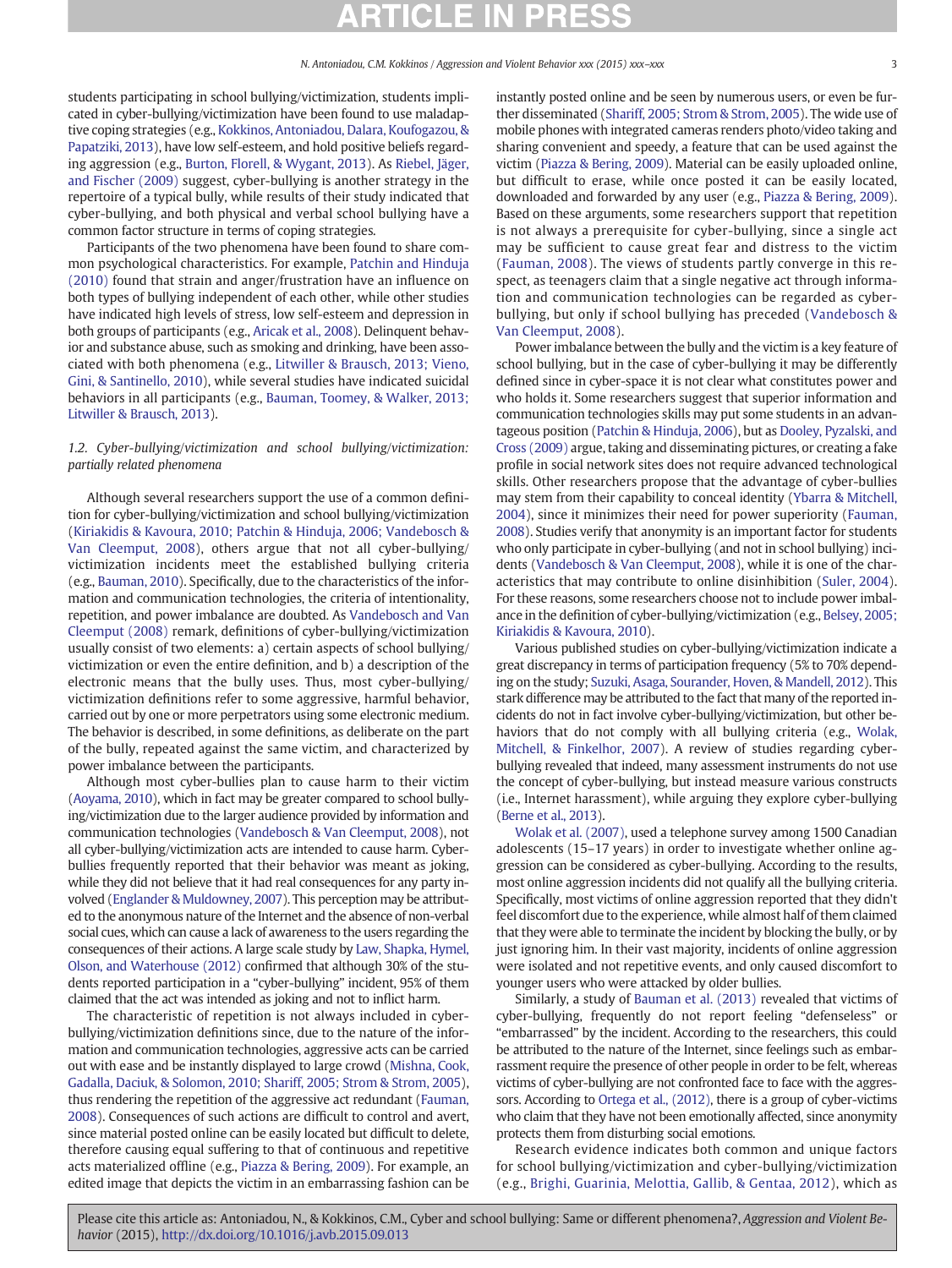researchers suggest, this may be attributed to the fact that cyberbullying is a general phenomenon with very different "branches". As [Ortega et al., \(2012\)](#page-8-0) argue, some types of cyber-bullying may be more similar to specific types of school bullying, thus rendering the comparison between the general categories (school bullying and cyber-bullying) ineffective.

For these reasons, some researchers propose either the exclusion of cyber-bullying/victimization behaviors from the bullying spectrum (and its inclusion to a broader category of "online aggression"), or only the inclusion of those incidents that comply with all the bullying criteria (e.g., [Wolak et al., 2007](#page-9-0)). The inclusion of incidents that are not characterized by repetition, power imbalance, and willful pain infliction, may contribute to a false estimation of cyber-bullying incidence [\(Wolak et al., 2007](#page-9-0)).

### 1.3. Cyber-bullying/victimization and school bullying/victimization: distinct phenomena

Olweus' position regarding the insignificance of the study of cyberbullying/victimization as a separate phenomenon was met with considerable demurer by the scientific community; some researchers claimed that its study is significant due to the high bully–victim prevalence (e.g., [Mishna, Khoury-Kassabri, Gadalla, & Daciuk, 2012](#page-8-0)), while others argued that it may in fact involve students who do not ordinarily participate in school bullying/victimization (e.g., [McLoughlin, Meyricke, &](#page-8-0) [Burgess, 2009](#page-8-0)). Regarding the participation of some students exclusively in cyber-bullying/victimization and not in school bullying/victimization, [McLoughlin et al. \(2009\)](#page-8-0) found that, when interviewed, students described cyber-bullying as type of bullying whose participants are not only the 'Big bullies' (i.e., the socially or physically powerful kids in school), but other students as well, who would not dare to bully in physical settings. [Ybarra, Diener-West, and Leaf \(2007\)](#page-9-0) found that although some overlap exists between cyber-victimization and school victimization, 64% of youth that reported being cyber-victimized online were not victimized at school. Furthermore, the rate of cybervictimization was similar for youth who attended schools and students who were home-schooled, suggesting that cyber-victimization is not always an extension of school victimization.

The characteristics of information and communication technologies (potential anonymity, pseudonymity, asynchronous communication, power, status equalization, and lack of supervision), may in fact be responsible for participation differences between cyber-bullying/ victimization and school bullying/victimization, since they may lead to uninhibited behavior that the user would not normally display offline [\(Suler, 2004](#page-9-0)). Therefore, by taking advantage of the information and communication technologies, some cyber-bullying/victimization participants may differ in terms of their personal characteristics from those participating in school bullying/victimization (e.g., [Cooper, 2004\)](#page-8-0). For example, according to [Englander and Muldowney \(2007\)](#page-8-0), some students may bully only through information and communication technologies due to the perceived lack of consequences or their limited social skills that preclude them from bullying at school. Furthermore, as [Brown, Jackson, and Cassidy \(2006\)](#page-8-0) suggest, cyber-bullying may be a mean of retaliation for school victimization experiences, for students who do not possess the necessary skills to react offline but acquire power through the provided anonymity of information and communication technologies or their superior technological skills [\(Beran & Li,](#page-7-0) [2005; Fegenbush & Olivier, 2009; Ybarra & Mitchell, 2004](#page-7-0)). For example, information and communication technologies may give users a sense of power and entitlement that they do not experience in physical settings, while anonymity may allow school victims to claim superiority over students who they perceive as more powerful in the physical setting [\(Beran & Li, 2005](#page-7-0)· [Ybarra & Mitchell, 2004](#page-9-0)).

Research findings support the notion that students participating in cyber-bullying/victimization have unique characteristics, which could be related to the aforementioned nature of the information and communication technologies; for example, cyber-bullies have greater moral disengagement [\(Wachs, 2012\)](#page-9-0), lower self-esteem and greater anxiety (e.g., [Yang et al., 2013\)](#page-9-0). In terms of psychological effects, cyber-bullying seems to cause greater harm to the participants (anxiety, depression) (e.g., [Beckman, Hagquist, & Hellström, 2013; Hay,](#page-7-0) [Meldrum, & Mann, 2010\)](#page-7-0), since cyber-incidents are perceived as worse due to the anonymity of the aggressor, the wider audience, the enduring nature of the written word and images, and the aggressor's ability to reach the target at any time and place (e.g., [Campbell, Slee,](#page-8-0) [Spears, Butler, & Kift, 2013; Sticca & Perren, 2013](#page-8-0)). Depressive symptoms and attempts of suicide are also high in the case of cyberbullying/victimization [\(Chang et al., 2013; Schneider, O'Donnell,](#page-8-0) [Stueve, & Coulter, 2012; Wang, Nansel, & Iannotti, 2010](#page-8-0)) and as [Bonanno and Hymel \(2013\)](#page-8-0) note, cyber-bullying/victimization experiences contribute to depressive symptomatology and suicidal ideation over and above the contribution of involvement in traditional forms of bullying. Contrary to school bullying, participation in cyber-bullying is not related to the number of friends ([Wang, Iannotti, & Nansel, 2009](#page-9-0)), but as other studies report, cyber-victims have significantly more social difficulties than school victims [\(Campbell et al., 2013](#page-8-0)).

The shift between the role of bully and victim may be the most significant difference between cyber-bullying/victimization and school bullying/victimization; although it is not clear which effect precedes, a vicious circle is ultimately created, since participation in one phenomenon increases the likelihood of participation in the other [\(Del Rey,](#page-8-0) [Elipe, & Ortega-Ruiz, 2012; Mishna et al., 2012](#page-8-0)). For example, in a study by [Li \(2005\),](#page-8-0) one third of the school victims received cyberbullying as well, while 16.7% of them acted simultaneously as cyberbullies. Accordingly, 30% of school bullies reported maintaining the same behavior online, while 27.3% of them were involved in cyberbullying as bully-victims. Similarly, [Gradinger, Strohmeier, and Spiel](#page-8-0) [\(2009\)](#page-8-0) investigated simultaneous involvement in cyber-bullying/ victimization and school bullying/victimization and found that most students participate in both phenomena as bully-victims, while most school bullies participated in cyber-bullying as victims.

According to [Law et al. \(2012\)](#page-8-0), factor analytic results of the responses of 17,551 students (aged 10–18) revealed a common factor for cyberbullying and cyber-victimization, unlike school bullying and school victimization which loaded onto two separate factors, possibly indicating that cyber-bullying/victimization frequently refers to mutual attacks. As [Mishna et al. \(2012\)](#page-8-0) note, the high percentage of bully-victims in cyber-bullying/victimization, renders it a unique phenomenon, since it is easier for the victim to counterattack through the Internet. [Gradinger et al. \(2009\)](#page-8-0) investigated the observed prevalence of participant roles in cyber-bullying/victimization and school bullying/victimization and found that most students participated as bully-victims in school bullying/victimization or in both phenomena, while only few were classified as school-bullies but not cyber-victims. Nevertheless, they did not find any school victims who simultaneously acted as cyber-bullies. As [Gradinger et al. \(2009\)](#page-8-0) argue, multiple participations in bullying/victimization incidents may be related to more serious adjustment problems. That is why [Seepersad \(2004\)](#page-9-0) proposes that when designing cyber-bullying/victimization intervention programs it is important to take into account any previous involvement of the students in school bullying/victimization, as well as the possibility that some cyber-bullying/victimization participants may differ in terms of their characteristics. Furthermore, as researchers argue, students who participate in multiple forms of bullying and victimization have more adjustment problems and it is important for schools not to overlook this fact during prevention and intervention efforts [\(Gradinger et al., 2009](#page-8-0)).

#### 2. Methodological issues

Overall, although high and statistically significant correlations between cyber-bullying and school bullying and between cybervictimization and school victimization have been found ([Bauman,](#page-7-0)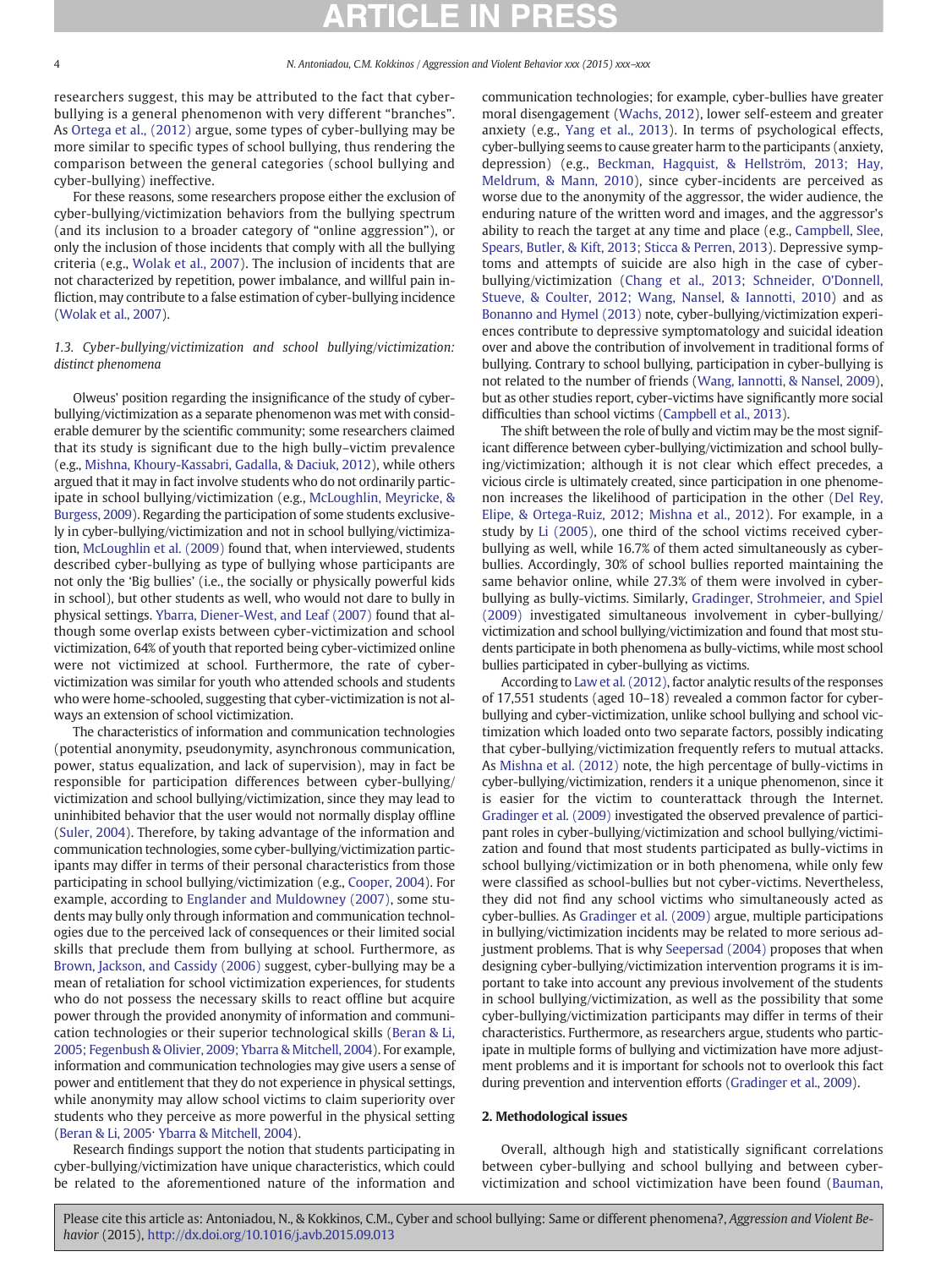[2013\)](#page-7-0), the simultaneous participation of students in the phenomena has not been thoroughly investigated. Thus, for the purposes of the present review, a bibliographic search was conducted in order to identify studies which examined simultaneous cyber-bullying/victimization and school bullying/victimization involvement, and have been published in peer reviewed journals. The following electronic databases were used: Cambridge Journals, HEAL-Link Library, ERIC, Informaworld, Ingenta Connect, Oxford ProQuest Research Library, Reference Online, PsycInfo, Sage, Science Direct, Scopus, Wiley Online Library, Wilson Education and Wilson Social Sciences. Keywords, as well as combinations of keywords included: cyber-bullying, cyber-victimization, Internet bullyingI, Internet victimizationI, online bullying, online victimization, school bullying, and school victimization. A time frame of seven years (2007 to 2014) was applied within the search results. Overall, the search resulted in 41 studies which are presented in descending chronological order in [Table 1.](#page-5-0) The studies varied in terms of sample size (60 to 20,406 students), participants' age (10–21 years old), country of origin, assessment method, and statistical analysis. Although the findings of this selective search are not exhaustive, they are indicative of the great variability among studies, which consequently impedes an objective comparison of the results. Therefore, conclusions and generalizations regarding the simultaneous involvement of students in both phenomena should be limited to the respective target population of each study. Although there has been a significant increase in the number of studies investigating the phenomena during the last years, in most cases they are conducted with small samples and with a variety of short, purposely constructed self-report questionnaires. Only few studies were longitudinal, qualitative in nature, or conducted with large diverse samples.

Following the methods used for the assessment of school bullying/ victimization, two main approaches are used for the measurement of cyber-bullying/victimization: the assessment of participation based on a global question and secondly the use of descriptive items. The use of a global question (e.g., "Have you been cyber-bullied during the last month?") may be unfit for the formation of a clear picture, since each participant may hold different views regarding what cyber-bullying is. Furthermore, global questions do not allow for distinctions between the various types of cyber-bullying. These limitations may be better overcomed with the use of multiple descriptive items ([Menesini,](#page-8-0) [Nocentini, & Calussi, 2011](#page-8-0)).

Concurrent participation is most frequently detected through correlation, regression or factor analysis [\(Holfeld & Grabe, 2012](#page-8-0)), while studies that categorize students into participant roles, do not use the same classification method. As [Gradinger, Stromheimer, and Spiel argue](#page-8-0) [\(2010\)](#page-8-0), the method of classification into participant roles, the designated threshold for including a student into the "participants", as well as the reported frequency of participation in the incidents, all vary depending on the employed cyber-bullying/victimization and school bullying/ victimization definition, methodology, and sample. Therefore, results cannot be easily compared and generalized. Researchers have most commonly been employing the conventional classification approach of school bullying/victimization for cyber-bullying/victimization (victim, bully, bully-victim, non-involved), based on a cutoff score for at least one item (e.g., "2–3 times a month") or a total score that exceeds a group-based standardized magnitude such as a standard deviation [Schultze-Krumbholz et al. \(2014\)](#page-9-0). In a recently published study, [Schultze-Krumbholz et al. \(2014\)](#page-9-0) used latent class analysis to examine subtypes of cyber-bullying involvement and found that previous classifications cannot be applied in the case of cyber-bullying/ victimization, since contrary to school bullying/victimization, cyberbullying/victimization is better described with a three class solution (non-involved, bully- victims, and perpetrators with mild victimization). The lack of a victim class may be explained, according to the researchers, by the victim's ability to counterattack the aggression, an assumption that can be supported by the identification of the "perpetrators with mild victimization" group. Based on their findings, researchers advise to consider these classification differences when investigating cyber-bullying/victimization involvement.

Some researchers attempted to solve the aforementioned issues with the use of qualitative studies. For example, [Vandebosch and Van](#page-9-0) [Cleemput \(2008\)](#page-9-0) used focus groups in order to investigate students' views regarding the nature of cyber-bullying. Overall, the results indicated that students consider an online aggressive incident as cyberbullying if it causes pain to the victim, if the bully is more powerful (due to the anonymity) and in some cases, if it is characterized by repetition. According to the participants, proactive aggression is not a characteristic of cyber-bullying, since in several cases school victims employ the Internet to take revenge by cyber-bullying their offenders. Furthermore, participants reported that occasionally actions perceived as cyber-bullying may actually be intended as joking on the part of the bully.

Similarly, by using semi-structured interviews, [Varjas, Talley,](#page-9-0) [Meyers, Parris, and Cutts \(2010\)](#page-9-0) found that according to high school students, cyber-bullying can be attributed to internal motives (revenge for school victimization, negative feelings against the victim, effort to improve self-concept, proactive bullying in order to avoid future victimization, new identity exploration, seeking of peer acceptance, jealousy, anonymity, online disinhibition), and external motives (lack of consequences for negative actions, not having to face the victim directly). Internal motives were overall more frequent, while contrary to the expectations of the research group, the online disinhibition effect was not a frequently reported motive.

#### 3. Conclusions

During the last decade, an increasing scientific interest has been developed regarding the participation of children and adolescents in cyber-bullying/victimization. As [Mark and Ratliffe \(2011\)](#page-8-0) argue, ever since cyber-bullying/victimization emerged, a debate begun regarding whether it is a different form of aggression, or a variant of school bullying/victimization.

Since the field of school bullying/victimization has a long standing history of scientific studies and efforts for the development and implementation of awareness, prevention and intervention programs, combating cyber-bullying/victimization naturally and legitimately were initiated from what was already known in the field of bullying. Nevertheless, the use of the same methods requires a precise knowledge about the similarities of the two phenomena.

Although opinions regarding their similarities vary, overall, most researchers seem to converge that cyber-bullying/victimization is not an entirely distinct phenomenon from school bullying/victimization. The two phenomena comply with the same basic bullying criteria, except for the cases in which the cyber-bullying incident is meant for joking, or does not cause discomfort to the victim. Frequently, cyber-bullying/victimization incidents are the result of previous school bullying/victimization involvement, or even an extension of school bullying/victimization, with students adopting the same participant role.

However, as studies indicate, the two phenomena have significant differences as well, which should be taken into account in terms of prevention and intervention. More specifically, existing studies indicate that: a) there is a small group of cyber-bullying/ victimization participants that has no previous involvement in school bullying/victimization with this issue deserving further investigation, b) students participating simultaneously in both phenomena do not always adopt the same role, as they may have opposing or multiple roles, and c) bullying through the Internet happens with greater ease, low cost and high profit for the bully (psychological pain of the victim), which may cause additional students to participate and mutual attacks to occur between students.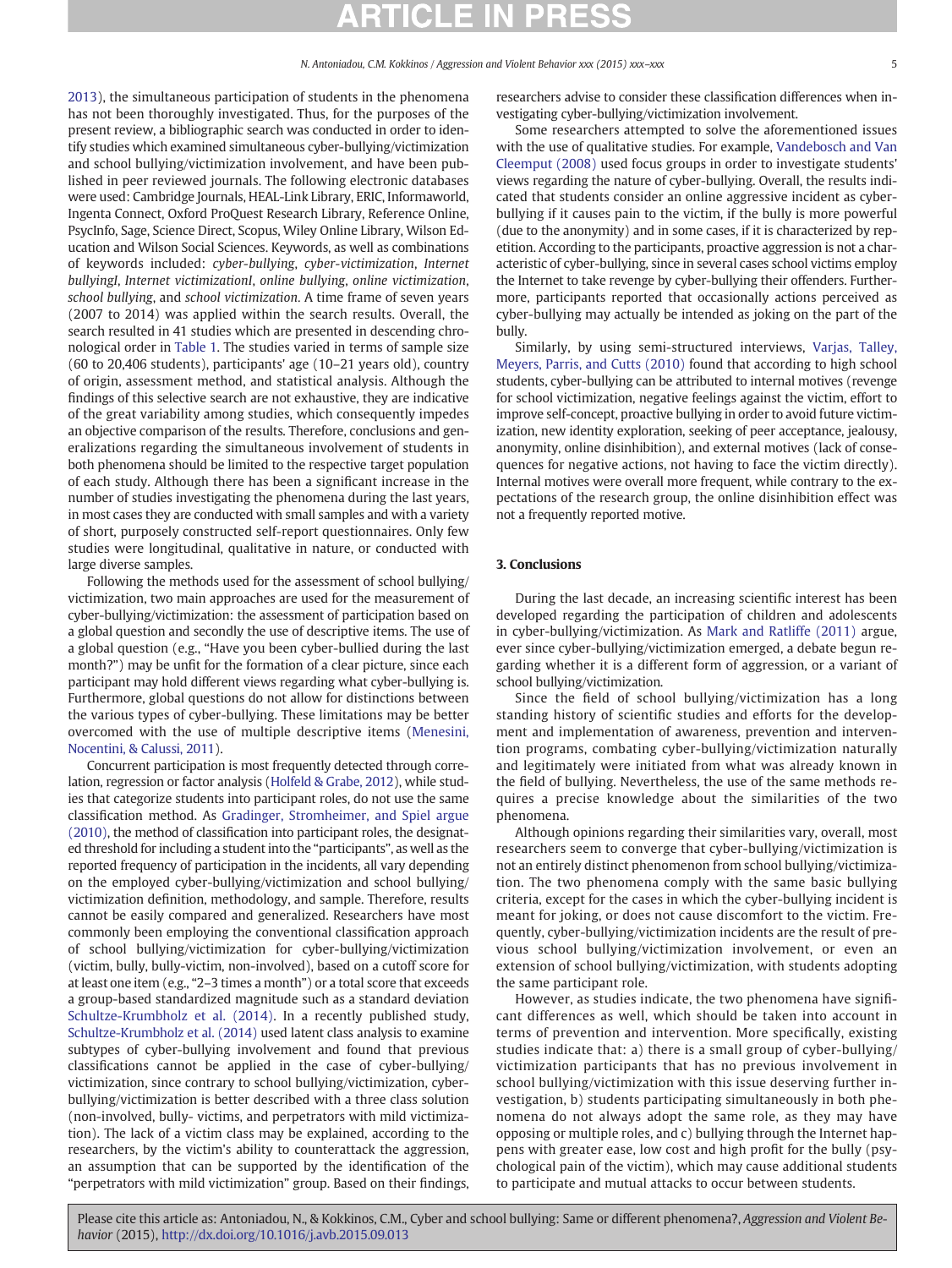<span id="page-5-0"></span>

### Table 1

Studies examining cyber-bullying/victimization and school bullying/victimization simultaneous involvement (presented in descending chronological order).

| Author (year)                                   | Sample                                                                                                                                 | Measures                                                                                                                                                 | Findings                                                                                                                                                                                                                                                                                                                                                                           |
|-------------------------------------------------|----------------------------------------------------------------------------------------------------------------------------------------|----------------------------------------------------------------------------------------------------------------------------------------------------------|------------------------------------------------------------------------------------------------------------------------------------------------------------------------------------------------------------------------------------------------------------------------------------------------------------------------------------------------------------------------------------|
| Schultze-Krumbholz<br>et al. (2014)             | 6260 students ( $M = 14.8$ years) from six<br>European countries (Poland, Spain, Italy, United<br>Kingdom, Germany, Greece)            | The European Cyber-bullying Intervention<br>Project Questionnaire (ECIPQ; Brighi et al.,<br>$2012$ ).                                                    | Latent class analysis indicated that different<br>classification roles apply for CB and SB.                                                                                                                                                                                                                                                                                        |
| Bauman et al.<br>(2013)                         | 1491 high school students                                                                                                              | Items from the 2009 Arizona Youth Risk<br>Behavior Survey (YRBS; Arizona Department of<br>Education, 2009).                                              | Depression mediated the link between SV and<br>suicide attempts similarly across gender, whereas<br>depression mediated the link between CV and<br>suicide attempts only for females. Similarly,<br>depression mediated the link between SB and<br>suicide attempts for females only. Depression did<br>not mediate the link between CB and suicide<br>attempts for either gender. |
| (2013)                                          | Bonanno and Hymel 399 adolescents ( $M = 14.2$ years, grades 8–10)                                                                     | 10-item self-report measure adapted from<br>measures originally developed by Olweus<br>(1993).                                                           | Involvement in CB or CV, uniquely contributed to<br>the prediction of both depressive<br>symptomatology and suicidal ideation, over and<br>above the contribution of involvement in SB.                                                                                                                                                                                            |
| Burton et al. (2013)                            | 851 middle-school students (10-16 years, grades<br>$6 - 8$ )                                                                           | CB/V measure.                                                                                                                                            | SB and CB had a similar relationship to normative<br>beliefs about aggression and peer attachment.                                                                                                                                                                                                                                                                                 |
| Campbell et al.<br>(2013)                       | 3112 students (9-19 years)                                                                                                             | Self-report paper-based survey (as described by<br>Campbell et al., 2013.                                                                                | Although students who had participated in SV<br>reported that their experience was harsher and<br>crueler, mental health correlates revealed that CV<br>participants reported significantly more social<br>difficulties, and higher levels of anxiety and<br>depression than traditional victims.                                                                                  |
| Casas et al. (2013)                             | 893 secondary school students ( $M = 13.8$ years)                                                                                      | ECIPQ, Spanish version (Brighi et al., 2012).                                                                                                            | Multiple relations between the predictor<br>variables of SB and CB were identified.                                                                                                                                                                                                                                                                                                |
| Chang et al. (2013)                             | 2992 students (grade 10)                                                                                                               | 12 newly developed items (Chang et al., 2013).                                                                                                           | Both CB and SB and/or victimization experiences<br>were independently associated with increased<br>depression.                                                                                                                                                                                                                                                                     |
| Kowalski and<br>Limber (2013)                   | 931 students (grades 6–12)                                                                                                             | Participants read a definition of CB and<br>completed a series of questions about their<br>experiences with CB (Kowalski & Limber, 2013).                | A substantial overlap between involvement in SB<br>and CB. The physical, psychological, and academic<br>correlates of the two types of bullying resembled<br>one another.                                                                                                                                                                                                          |
| Litwiller and<br><b>Brausch (2013)</b>          | 4693 high school students ( $M = 16.11$ years)                                                                                         | 3 newly developed CB items.                                                                                                                              | Both SB and CB were associated with substance<br>use, violent behavior, unsafe sexual behavior, and<br>suicidal behavior, with CB accounting for slightly<br>more variance in all behaviors.                                                                                                                                                                                       |
| Low and Espelage<br>(2013)                      | 1023 students $(10-15$ years, grades $5-7$ )                                                                                           | 4-item CB scale based on Ybarra, Espelage, and<br>Mitchell (2007- in Low & Espelage, 2013)                                                               | Overlap between CB and nonphysical SB was<br>initially found significant, but longitudinal<br>analyses revealed less overlap since parental<br>monitoring was associated with higher levels of<br>CB, while nonphysical SB levels were associated<br>with both higher family violence and lower<br>parental monitoring.                                                            |
| <b>Sticca and Perren</b><br>(2013)              | 838 adolescents participated in study 1 ( $M = 13.7$ )<br>years) and 881 adolescents in study 2 ( $M = 14.2$<br>years)                 | Hypothetical bullying scenarios (ranked<br>regarding their severity) were experimentally<br>manipulated based on the medium, publicity<br>and anonymity. | Public and anonymous scenarios were perceived as<br>worse than private and not anonymous. Cyber<br>scenarios were perceived as worse than traditional,<br>although effect sizes were found to be small.                                                                                                                                                                            |
| Yang et al. (2013)                              | 1344 students (grade 4) and their parents<br>completed questionnaires in 2004. Two years<br>later (grade 6), a follow-up was conducted | 4-item CB/V scale.                                                                                                                                       | CB had different predictors than SB.                                                                                                                                                                                                                                                                                                                                               |
| Beckman et al.<br>(2012)                        | 3820 students (13-16 years)                                                                                                            | CB items adapted from Smith et al. (2008) and<br>the Swedish translation by Slonje and Smith<br>(2008).                                                  | The association with mental health was not<br>stronger for CB than for SB.                                                                                                                                                                                                                                                                                                         |
| Brighi et al. (2012)                            | 2326 secondary schools students (11-21 years)                                                                                          | DAPHNE Questionnaire (Genta, et al., 2012- in<br>Brighi et al., 2012).                                                                                   | Both common and unique factors of SB/V and<br>CB/V were identified.                                                                                                                                                                                                                                                                                                                |
| Dehue, Bolman,<br>Völlink, and                  | 1184 students (10–14 years)                                                                                                            | 4- item CB/V measure (Liebrand, Ijsendoorn &<br>Van Lieshout, 1991- in Dehue et al., 2012)                                                               | Evident similarities between the different forms<br>of bullying and victimization                                                                                                                                                                                                                                                                                                  |
| Pouwelse (2012)                                 | Del Rey et al. (2012) 274 secondary students (11-18 years)                                                                             | ECIPQ (Brighi et al., 2012).                                                                                                                             | Results indicated some overlap between SB and<br>CB. SV predicted SB and CV, while SB predicted<br>SV, CV and CB.                                                                                                                                                                                                                                                                  |
| Erentaitė, Bergman,<br>and Žukauskien<br>(2012) | 1667 high school students (15-19 years)                                                                                                | 7-item self report questionnaire assessing<br>cell-phone and Internet bullying (Erentaité et al.,<br>2012)                                               | 35% of SB victims were also bullied in cyberspace.<br>Adolescents who experienced verbal and relational<br>SB, showed a higher risk of CV a year later.                                                                                                                                                                                                                            |
| Hemphill et al.<br>(2012)                       | 696 students (12-17 years)                                                                                                             | CB was assessed using an item developed by the<br>authors to be similar to the SB question.                                                              | 15% of students engaged in CB, 21% in SB, and 7%<br>in both. Both similarities and important<br>differences emerged in the predictors of CB and<br>SB. Only prior engagement in relational SB<br>predicted CB.                                                                                                                                                                     |
| Law et al. (2012)                               | Study I: 17,551 adolescents (grades 8–12)<br>Study II: 733 adolescents (11-18 years)                                                   | The Safe Schools and Social Responsibility<br>Survey for Secondary Students (Law et al.,<br>2012).                                                       | Study II: adolescents did not differentiate<br>between roles but made distinctions among the<br>methods used for the aggressive act.                                                                                                                                                                                                                                               |
| Lester, Cross, and<br>Shaw (2012)               | 1745 students (12 years) and 1616 students (14<br>years)                                                                               | 2 items from the Youth Internet Survey (Ybarra<br>& Mitchell, 2004- in Lester et al., 2012).                                                             | CV <sup>a</sup> wasn't an independent risk factor over and<br>above levels of SV and SB for engagement in<br>problem behaviors.                                                                                                                                                                                                                                                    |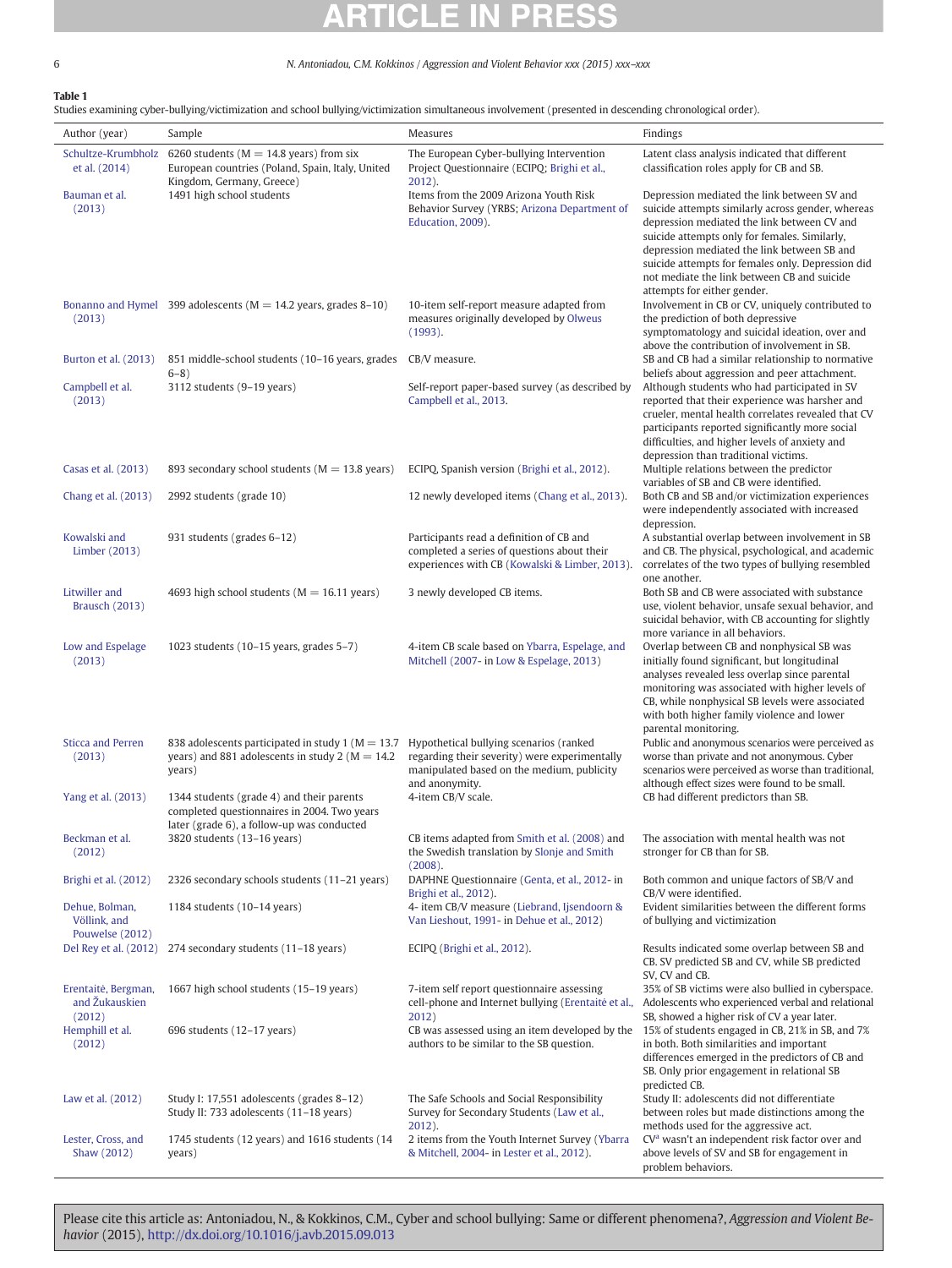| <b>Olweus</b> (2012)                                                   | Analyses were performed on three data sets<br>which comprised of: a) 450,490 students from<br>USA (grades 3-12), b) 9000 students from<br>Norway (grades 4-10) and c) 2684 students from | Revised Olweus Bullying Questionnaire (Olweus, CB was a low-prevalence phenomenon, stable<br>1996- in Olweus, 2012).                                                                                                                            | over time while most participants had<br>simultaneous involvement in SB.                                                                                                                                                                                                                                                                   |
|------------------------------------------------------------------------|------------------------------------------------------------------------------------------------------------------------------------------------------------------------------------------|-------------------------------------------------------------------------------------------------------------------------------------------------------------------------------------------------------------------------------------------------|--------------------------------------------------------------------------------------------------------------------------------------------------------------------------------------------------------------------------------------------------------------------------------------------------------------------------------------------|
| Ortega et al. (2012)                                                   | US (grades $6-8$ )<br>5862 students from Italy, Spain and England (M<br>$= 14.20$ years)                                                                                                 | DAPHNE Questionnaire (Genta et al., 2012-in<br>Ortega et al., 2012)                                                                                                                                                                             | A lower percentage of cyber-victims reported<br>feeling anger compared to SB victims. Feelings of<br>helplessness and embarrassment were<br>infrequently reported by cyber-victims. CB<br>through cell phone evoked the same feelings as<br>direct SB, whereas CB through the Internet                                                     |
| Schneider et al.<br>(2012)                                             | $20,406$ students (grades $9-12$ )                                                                                                                                                       | CB was measured with one question (as<br>described by Schneider et al., 2012).                                                                                                                                                                  | evoked the same feelings as indirect SB.<br>More students reported SB than CB, while many<br>CB victims were also SB victims and vice versa.<br>Psychological distress was highest among<br>simultaneous CB and SB victims . Youth with low<br>school performance and school attachment were<br>more likely to be victimized with CB only. |
| <b>Wachs</b> (2012)                                                    | 518 secondary schools students (11-17 years,<br>grades $5-10$ )                                                                                                                          | 10-item questionnaire for the assessment of<br>bullying/victimization roles: 5 items assessed<br>being a bully, victim, assistant, defender and<br>bystander of SB/V and another 5 items assessed<br>the equivalent roles for CB/V.             | Students involved in CB showed greater moral<br>disengagement. High school satisfaction emerged<br>as a protective factor for nearly all roles, while<br>feeling lonely, unpopular and being friendless<br>appeared as risk factors for CV.                                                                                                |
| Kumazaki, Suzuki,<br>Katsura,<br>Sakamoto, and<br>Kashibuchi<br>(2011) | Two-wave panel study of 884 elementary, 2421<br>secondary, and 1003 high school students from<br>Japan                                                                                   | 10-item scale based on Ono and Saito (2008-in<br>Kumazaki et al., 2011).                                                                                                                                                                        | Having proficient ICT <sup>b</sup> skills increased CB in<br>secondary students. Having good netiquette did<br>not affect CB, but decreased SB in elementary and<br>secondary students. In secondary and high school<br>students, having good netiquette diminished the<br>augmenting effects of ICT skills on CB.                         |
| Sontag, Clemans,<br>Graber, and<br>Lyndon $(2011)$                     | 300 students ( $M = 12.89$ years)                                                                                                                                                        | 4-items newly developed CB/V item.                                                                                                                                                                                                              | Cyber bullies reported lower levels of reactive<br>aggression, while combined CB and SB bullies<br>demonstrated the poorest psychosocial profile. CB<br>and combined CB and SB victims reported higher<br>levels of reactive aggression and were more likely<br>to be cyber bullies.                                                       |
| <b>Bauman and Pero</b><br>(2010)                                       | 30 deaf and hard of hearing (HOH) students<br>(grades $7-12$ ) and a matched group of 22 hearing<br>students                                                                             | The modified self-report survey Student Use of<br>Technology (Bauman, 2010).                                                                                                                                                                    | A larger proportion of Deaf/HOH participants was<br>involved in SB, while in the hearing group the<br>rates were similar.                                                                                                                                                                                                                  |
| Hay et al. (2010)                                                      | 424 adolescents (10-21 years)                                                                                                                                                            | Newly developed 3-item CV scale.                                                                                                                                                                                                                | Bullying was consequential for both externalizing<br>and internalizing forms of deviance while these<br>relationships were in some instances moderated<br>by sex.                                                                                                                                                                          |
| (2010)<br>Pornari and Wood<br>(2010)                                   | Patchin and Hinduja 2000 middle schools students (grades 6–8)<br>339 adolescents (12-13 years)                                                                                           | CB self-assessment questionnaire (as described<br>by Patchin & Hinduja, 2010)<br>Peer Aggression/Victimization Questionnaire,<br>adapted from the Direct and Indirect Aggression<br>Scale (Björkqvist et al., 1992- in Pornari & Wood,<br>2010) | Students experiencing strain were more likely to<br>participate in both SB and CB.<br>SB demanded a higher level of rationalization or<br>justification and was facilitated by expectations of<br>positive outcomes.                                                                                                                       |
| Raskauskas (2010)                                                      | 1530 students $(11-18$ years)                                                                                                                                                            | Newly constructed 16-item text CB/V scale.                                                                                                                                                                                                      | Victims of text-bullying were likely to be involved<br>in SB. Students experiencing both SB and<br>text-bullying reported more depressive symptoms.                                                                                                                                                                                        |
| Twyman, Saylor,<br>Taylor, &<br><b>Comeaux</b> (2010)                  | 52 students (11-17 years) involved in SB and CB Student Observation of School Bullying (Saylor,<br>were compared to 52 matched controls                                                  | Smyth, & Twyman, 2008- in Twyman et al.,<br>$2010$ ).                                                                                                                                                                                           | Most cyber bully/victims were also traditional<br>bully/victims.                                                                                                                                                                                                                                                                           |
| Vieno et al. (2010)                                                    | 2667 middle and secondary school students<br>$(13-15 \text{ years})$                                                                                                                     | The revised Olweus Bully/Victim Questionnaire<br>(Olweus, 1996)                                                                                                                                                                                 | All forms of bullying were associated with<br>smoking and drinking.                                                                                                                                                                                                                                                                        |
| Wang et al. (2010)                                                     | 7313 students (grades 6-10)                                                                                                                                                              | Health Behavior in School-Aged Children 2005<br>Survey (Roberts et al., 2009).                                                                                                                                                                  | Cyber victims reported higher depression than<br>bullies or bully-victims.                                                                                                                                                                                                                                                                 |
| Gradinger et al.<br>(2009)                                             | 761 adolescents ( $M = 15.6$ years)                                                                                                                                                      | Newly developed 2-item CB/V scale.                                                                                                                                                                                                              | More students than expected were uninvolved,<br>school bully-victims, and combined bully-victims<br>(SB and CB). The latter had higher risks for poor<br>adjustment (high scores in reactive and<br>instrumental aggression, depressive, and somatic<br>symptoms).                                                                         |
| Ortega, Elipe,<br>Mora-Merchán,<br>Calmaestra, and<br>Vega (2009)      | 1671 adolescents (12-17 years)                                                                                                                                                           | DAPHNE Questionnaire, Spanish translation<br>(Genta et al., 2009).                                                                                                                                                                              | CB was less prevalent than SB. Cyber-victims<br>reported not being bothered by the experience<br>more frequently.                                                                                                                                                                                                                          |
| Riebel et al. (2009)                                                   | 1987 students (6–19 years)                                                                                                                                                               | Newly developed scale, following the CB<br>taxonomy of Willard (2006- in Riebel et al.,<br>$2009$ ).                                                                                                                                            | A significant overlap between cyber/school<br>bullies and cyber/school victims. A common<br>factor structure was found to underlay physical,<br>verbal and CB in terms of coping strategies.                                                                                                                                               |
| Steffgen and König<br>(2009)                                           | 2070 students (12–24 years, grades 7–13)                                                                                                                                                 | A short-modified German version of the cyber<br>bullying questionnaire (Smith, Mahdavi,<br>Carvalho, & Tippett, 2006).                                                                                                                          | School bullies tended to be cyber bullies, and<br>school victims tended to become cyber victims.<br>Both school and cyber bullies showed a lack of<br>empathy for others' victimization.                                                                                                                                                   |
| Wang et al. (2009)                                                     | 7182 students (grades 6–10)                                                                                                                                                              | The revised Olweus Bully/Victim Questionnaire<br>(Olweus, 1996- in Wang et al., 2009), with the<br>addition of two CB items.                                                                                                                    | CB/V was less frequent than SB/V. High parental<br>support was associated with less involvement<br>across all forms and classifications of bullying.                                                                                                                                                                                       |

(continued on next page)

 $\overline{a}$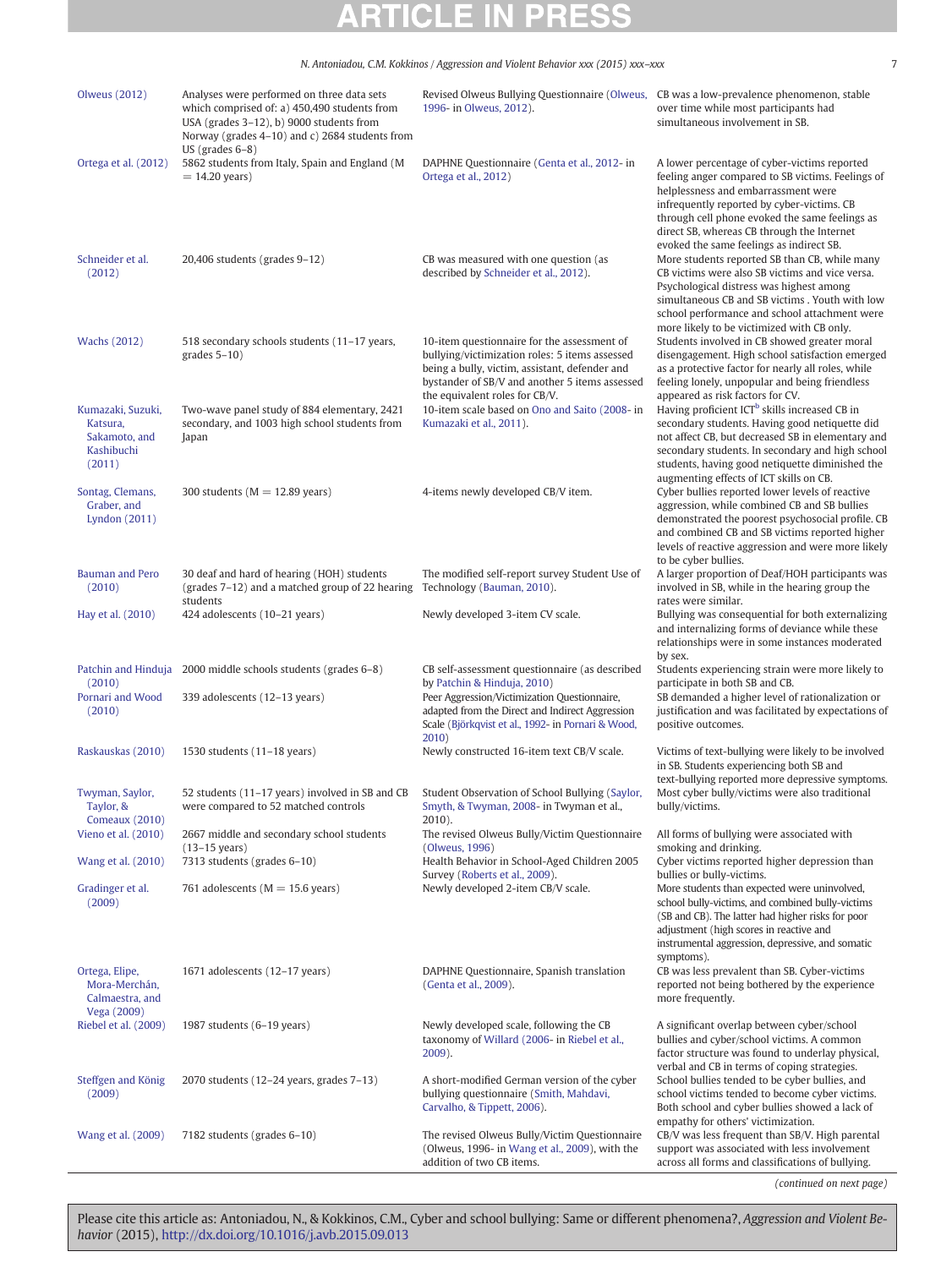<span id="page-7-0"></span>

|                                 |                              |                                                                    | Having more friends was associated with more<br>bullying and less victimization for all forms<br>except for CB. |
|---------------------------------|------------------------------|--------------------------------------------------------------------|-----------------------------------------------------------------------------------------------------------------|
| Raskauskas and<br>Stoltz (2007) | 84 adolescents (13-18 years) | Internet Experiences Questionnaire (Raskauskas<br>& Stoltz, 2007). | Students' roles in SB predicted the same role in<br>CB, Being a victim of CB was related to being a             |
|                                 |                              |                                                                    | bully at SB, but school victims were not found to                                                               |
|                                 |                              |                                                                    | be cyber-bullies.                                                                                               |
| Ybarra et al. (2007)            | 1588 youths (10-15 years)    | Youth-reported Internet harassment (Wolak,                         | 64% of youth who were harassed online did not                                                                   |
|                                 |                              | Mitchel, Finkelhor, 2006- in Ybarra et al., 2007).                 | report being bullied at school. Youth harassed<br>online were significantly more likely to report               |
|                                 |                              |                                                                    | detentions, skipping school and carrying a                                                                      |
|                                 |                              |                                                                    | weapon to school.                                                                                               |

<sup>a</sup> CB = cyber-bullying, CV = cyber-victimization, SB = school bullying, SV = school victimization.

 $\text{ICT} = \text{Information and Communication Techniques.}$ 

Understanding the characteristics of bullying participants is important in order to prevent and combat the phenomenon. The literature on school bullying shows that bullies most likely exhibit aggressive and impulsive behavior, hostile tendencies, as well as disregard for the feelings of others ([Olweus, 1993; Smokowski & Kopasz, 2005\)](#page-8-0). However, if cyber-bullying/victimization differs significantly from school bullying/ victimization, then it should be expected that at least some cyberbullying/victimization participants may have different individual characteristics, as a result of the information and communication technologies features. While some victims of school bullying are able to overcome their victimization through the Internet, some others may find, through information and communication technologies, fertile ground for counterattacks, which further perpetuates the vicious cycle of bullyingvictimization ([Kochenderfer & Ladd, 1997](#page-8-0)).

Results of this review indicate that although the number of studies investigating cyber-bullying/victimization participation is rising, consensus cannot still be reached regarding its similarities with school bullying/victimization. This is mainly due to the inconsistency in the methodology of the various studies, and secondly due to the multiple factors that differentiate cyber-bullying/victimization actions (i.e., anonymity and distance from the bully that can cause lack of distress, diversity of aggressive acts). Further research is required to identify sub-groups of students participating exclusively in cyber-bullying/ victimization or with a different role than in school bullying/victimization, in order to investigate the factors that are related to the differentiated participation.

Several aspects could be taken into consideration in an effort to establish valid comparisons between the different forms of bullying; regarding the assessment of both phenomena, the available or newly created instruments could also include the measurement of all the criteria of bullying, in order to establish which are met in each incident [\(Mishna et al., 2010; Shariff, 2005; Strom & Strom, 2005](#page-8-0)). Students should be provided with examples and/or definitions of the assessed behavior in order to avoid rating non-aggressive behaviors (i.e., Internet teasing) (e.g., [Wolak et al., 2007\)](#page-9-0). Follow-up interviews among the students indicated as bullying participants could further advance researchers' understanding regarding the severity of cyber-bullying incidents, their compliance with the established bullying criteria and finally their relationship with school bullying (e.g., [Wolak et al., 2007\)](#page-9-0). Longitudinal studies could provide further insight regarding the relationship of the two phenomena and understanding regarding their initial manifestation (whether offline or online behavior precedes).

Nevertheless, the investigation of the concomitance of various forms of bullying raises theoretical issues as well, which should be initially examined for the empirical problems to be resolved. First of all, a definition of cyber-bullying which specifies the criteria according to which an incident will be included within the spectrum of the phenomenon should be established (e.g., [Wolak et al., 2007\)](#page-9-0). For example, for the concurrent participation to be efficiently examined, the minimum frequency of involvement in each phenomenon should be canonized on a theoretical level. Should repetition be a prerequisite

for cyber-bullying involvement, or should involvement in each phenomenon be decided based on different frequency? Since Internet teasing has not the same significance as serious aggressive behaviors (e.g., repeated offline social exclusion, threats regarding the life of the victim or physical assault), a classification should be first determined which contrasts the various types of school and cyber-bullying ([Ortega et al.,](#page-8-0) [2012\)](#page-8-0).

Furthermore, should the two phenomena be regarded as separate behaviors or be considered as unified with scaling severity? For example, students who participate in both cyber and school bullying with similar behaviors should be regarded as participating in two distinct phenomena or in one, implemented with different means? In the case of students who participate with different roles or with different offline and online behaviors, separating the two phenomena may be of use. Theoretical approaches which view bullying behavior as integrated might be more useful for the examination of student involvement. For example, a two-dimensional continuum of bullying could be constructed which includes all relevant behaviors ranging from minor to major severity on one axis, and from distant/anonymous to physical/face-to face bullying on the second axis. Since several offline anonymous behaviors (i.e., posting material on bulletin boards, spreading malicious comments without the victim's knowledge) have the same results as online anonymous behavior, the behavior itself may be more significant than the employed mean. Similarly, face to face threats or insults may have the same effect as online instant messaging among two users with disclosed identities.

### References

- Aoyama, I. (2010). [Cyberbullying: What are the psychological pro](http://refhub.elsevier.com/S1359-1789(15)00128-7/rf0005)files of bullies, victims and bully-victims? [\(Unpublished doctoral Thesis\) Texas, USA: Baylor University.](http://refhub.elsevier.com/S1359-1789(15)00128-7/rf0005)
- Aricak, T., Siyahhan, S., Uzunhasanoglu, A., Saribeyoglu, S., Ciplak, S., Yilmaz, N., & Memmedov, C. (2008). [Cyberbullying among Turkish adolescents.](http://refhub.elsevier.com/S1359-1789(15)00128-7/rf0010) Cyberpsychology [& Behavior](http://refhub.elsevier.com/S1359-1789(15)00128-7/rf0010), 11, 253–261.
- Arizona Department of Education (2009). The Youth Risk Behavior Survey (YRBS). Retrieved from <http://www.azed.gov/prevention-programs/resources/data/yrbs/>
- Bauman, S. (2010). [Cyberbullying in a rural intermediate school: An exploratory study.](http://refhub.elsevier.com/S1359-1789(15)00128-7/rf0020) [Journal of Early Adolescence](http://refhub.elsevier.com/S1359-1789(15)00128-7/rf0020), 30, 803–833.
- Bauman, S. (2013). [Cyberbullying: What does research tell us?](http://refhub.elsevier.com/S1359-1789(15)00128-7/rf0025) Theory Into Practice, 52, 249–[256.](http://refhub.elsevier.com/S1359-1789(15)00128-7/rf0025)
- Bauman, S., & Newman, M. L. (2013). [Testing assumptions about cyberbullying: Perceived](http://refhub.elsevier.com/S1359-1789(15)00128-7/rf0030) [distress associated with acts of conventional and cyberbullying.](http://refhub.elsevier.com/S1359-1789(15)00128-7/rf0030) Psychology of [Violence](http://refhub.elsevier.com/S1359-1789(15)00128-7/rf0030), 3, 27–38.
- Bauman, S., & Pero, H. (2010). [Bullying and cyberbullying among deaf students and their](http://refhub.elsevier.com/S1359-1789(15)00128-7/rf0035) hearing peers: An exploratory study. [Journal of Deaf Studies and Deaf Education](http://refhub.elsevier.com/S1359-1789(15)00128-7/rf0035), 16, 236–[253.](http://refhub.elsevier.com/S1359-1789(15)00128-7/rf0035)
- Bauman, S., Toomey, R., & Walker, J. (2013). [Associations among bullying, cyberbullying,](http://refhub.elsevier.com/S1359-1789(15)00128-7/rf0040) [and suicide in high school students.](http://refhub.elsevier.com/S1359-1789(15)00128-7/rf0040) Journal of Adolescence, 36, 341–350.
- Beckman, L., Hagquist, C., & Hellström, L. (2012). [Does the association with psychosomatic](http://refhub.elsevier.com/S1359-1789(15)00128-7/rf9480) [health problems differ between cyberbullying and traditional bullying?](http://refhub.elsevier.com/S1359-1789(15)00128-7/rf9480) Emotional [and Behaviour Dif](http://refhub.elsevier.com/S1359-1789(15)00128-7/rf9480)ficulties, 17, 421–434.
- Beckman, L., Hagquist, C., & Hellström, L. (2013). [Discrepant gender patterns for](http://refhub.elsevier.com/S1359-1789(15)00128-7/rf0045) cyberbullying and traditional bullying—[An analysis of Swedish adolescent data.](http://refhub.elsevier.com/S1359-1789(15)00128-7/rf0045) [Computers in Human Behavior](http://refhub.elsevier.com/S1359-1789(15)00128-7/rf0045), 29, 1896–1903.
- Belsey, B. (2005). Cyberbullying: An emerging threat to the "always on" generation. Retrieved from [http://www.cyberbullying.ca/pdf/feature\\_dec2005.pdf](http://www.cyberbullying.ca/pdf/feature_dec2005.pdf)
- Beran, T., & Li, Q. (2005). [Cyber-harassment: A study of a new method for an old behavior.](http://refhub.elsevier.com/S1359-1789(15)00128-7/rf0055) [Journal of Educational Computing Research](http://refhub.elsevier.com/S1359-1789(15)00128-7/rf0055), 32, 265–277.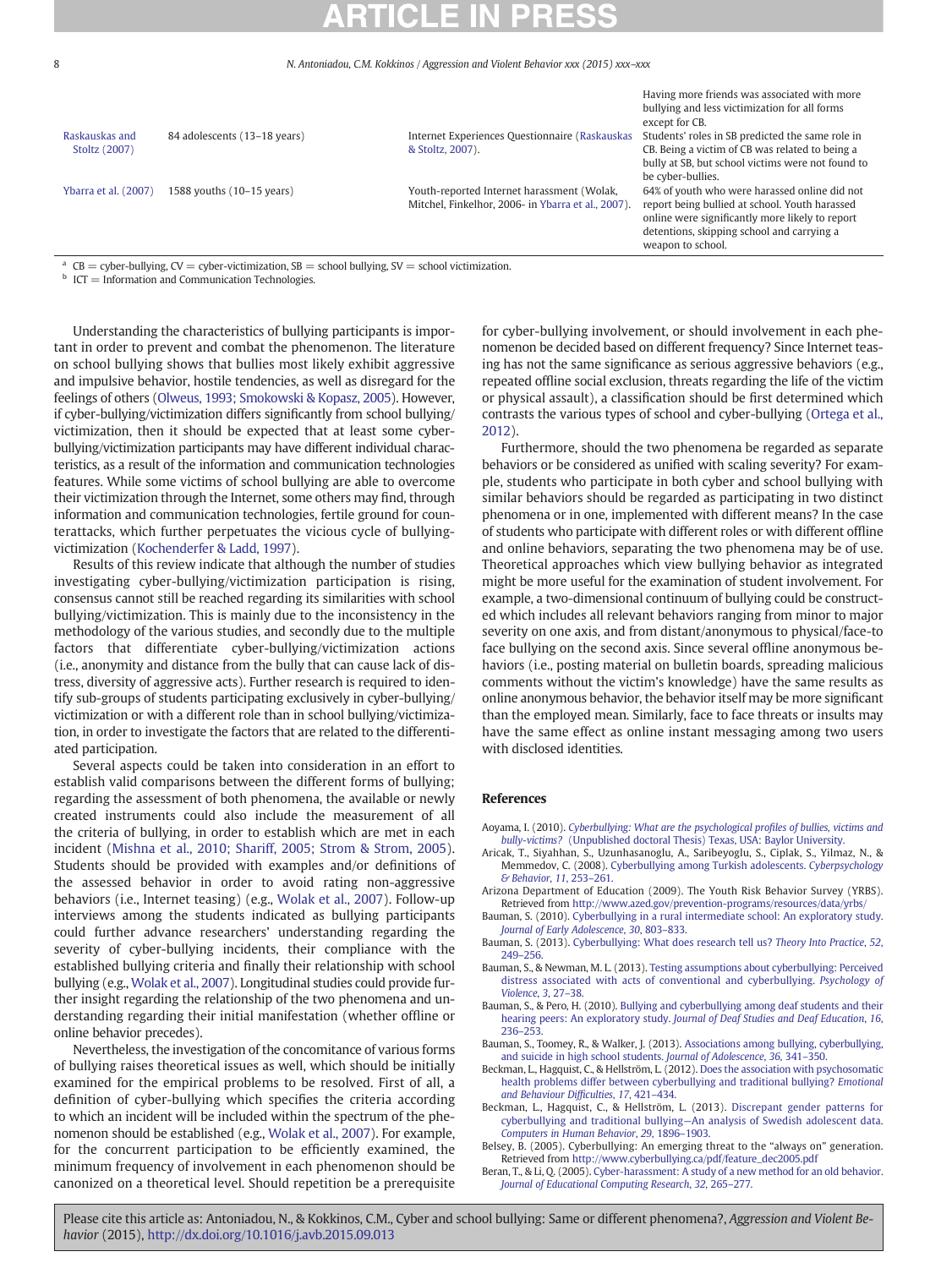# CLE

#### N. Antoniadou, C.M. Kokkinos / Aggression and Violent Behavior xxx (2015) xxx–xxx 9

<span id="page-8-0"></span>Berger, K. S. (2007). [Update on bullying at school: Science forgotten?](http://refhub.elsevier.com/S1359-1789(15)00128-7/rf0060) Developmental [Review](http://refhub.elsevier.com/S1359-1789(15)00128-7/rf0060), 27, 90–126.

- Berne, S., Frisen, A., Schultze-Krumbholz, A., Scheithauer, H., Naruskov, K., Luik, P., ... Zukauskiene, R. (2013). [Cyberbullying assessment instrument: A systematic review.](http://refhub.elsevier.com/S1359-1789(15)00128-7/rf0065) [Aggression and Violent Behavior](http://refhub.elsevier.com/S1359-1789(15)00128-7/rf0065), 18, 320–334.
- Björkqvist, K., Lagerspetz, M. J., & Kaukiainen, A. (1992). [Do girls manipulate and boys](http://refhub.elsevier.com/S1359-1789(15)00128-7/rf0070) fi[ght? Developmental trends in regard to direct and indirect aggression.](http://refhub.elsevier.com/S1359-1789(15)00128-7/rf0070) Aggressive [Behavior](http://refhub.elsevier.com/S1359-1789(15)00128-7/rf0070), 18, 117–127.
- Bonanno, R. A., & Hymel, S. (2013). [Cyber bullying and internalizing dif](http://refhub.elsevier.com/S1359-1789(15)00128-7/rf0075)ficulties: Above [and beyond the impact of traditional forms of bullying.](http://refhub.elsevier.com/S1359-1789(15)00128-7/rf0075) Journal of Youth and [Adolescence](http://refhub.elsevier.com/S1359-1789(15)00128-7/rf0075), 42, 685–697.
- Brighi, A., Guarinia, A., Melottia, G., Gallib, S., & Gentaa, M. L. (2012). [Predictors of victim](http://refhub.elsevier.com/S1359-1789(15)00128-7/rf0080)[ization across direct bullying, indirect bullying and cyberbullying.](http://refhub.elsevier.com/S1359-1789(15)00128-7/rf0080) Emotional and [Behavioural Dif](http://refhub.elsevier.com/S1359-1789(15)00128-7/rf0080)ficulties, 17, 375–388.
- Brown, K., Jackson, M., & Cassidy, W. (2006). [Cyber-bullying: Developing policy to direct](http://refhub.elsevier.com/S1359-1789(15)00128-7/rf0085) [responses that are equitable and effective in addressing this special form of bullying.](http://refhub.elsevier.com/S1359-1789(15)00128-7/rf0085) [Canadian Journal of Educational Administration and Policy](http://refhub.elsevier.com/S1359-1789(15)00128-7/rf0085), 57, 1–35.
- Burton, K. A., Florell, D., & Wygant, D. B. (2013). [The role of peer attachment and norma](http://refhub.elsevier.com/S1359-1789(15)00128-7/rf0090)[tive beliefs about aggression on traditional bullying and cyberbullying.](http://refhub.elsevier.com/S1359-1789(15)00128-7/rf0090) Psychology in [the Schools](http://refhub.elsevier.com/S1359-1789(15)00128-7/rf0090), 50, 103–115.
- Calvete, E., Orue, I., Estévez, A., Villardón, L., & Padilla, P. (2010). [Cyberbullying in](http://refhub.elsevier.com/S1359-1789(15)00128-7/rf0095) [adolescents: Modalities and aggressors' pro](http://refhub.elsevier.com/S1359-1789(15)00128-7/rf0095)file. Computers in Human Behavior, 26, 1128–[1135.](http://refhub.elsevier.com/S1359-1789(15)00128-7/rf0095)
- Campbell, M. A., Slee, P. T., Spears, B., Butler, D., & Kift, S. (2013). [Do cyberbullies suffer](http://refhub.elsevier.com/S1359-1789(15)00128-7/rf0100) [too? Cyberbullies' perceptions of the harm they cause to others and to their own](http://refhub.elsevier.com/S1359-1789(15)00128-7/rf0100) mental health. [School Psychology International](http://refhub.elsevier.com/S1359-1789(15)00128-7/rf0100), 34, 613–629.
- Casas, J. A., Del Rey, R., & Ortega-Ruiz, R. (2013). [Bullying and cyberbullying: Convergent](http://refhub.elsevier.com/S1359-1789(15)00128-7/rf0105) [and divergent predictor variables.](http://refhub.elsevier.com/S1359-1789(15)00128-7/rf0105) Computers in Human Behavior, 29, 580–587.
- Chang, F. C., Lee, C. M., Chiu, C. H., Hsin, W. Y., Huang, T. F., & Pan, Y. C. (2013). [Relation](http://refhub.elsevier.com/S1359-1789(15)00128-7/rf0110)[ships among cyberbullying, school bullying, and mental health in Taiwanese](http://refhub.elsevier.com/S1359-1789(15)00128-7/rf0110) adolescents. [Journal of School Health](http://refhub.elsevier.com/S1359-1789(15)00128-7/rf0110), 83, 454–462.
- Cooper, C. (2004). Cyber-bullies stalking online playground. Retrieved from [http://www.](http://www.azcentral.com/families/articles/0421cyberbullies21-ON.htmlDehue) [azcentral.com/families/articles/0421cyberbullies21-ON.htmlDehue](http://www.azcentral.com/families/articles/0421cyberbullies21-ON.htmlDehue)
- Dehue, F., Bolman, C., Völlink, T., & Pouwelse, M. (2012). [Cyberbullying and traditional bul](http://refhub.elsevier.com/S1359-1789(15)00128-7/rf0120)[lying in relation with adolescents' perception of parenting.](http://refhub.elsevier.com/S1359-1789(15)00128-7/rf0120) Journal of CyberTherapy & [Rehabilitation](http://refhub.elsevier.com/S1359-1789(15)00128-7/rf0120), 5, 25–34.
- Dehue, F., Bolmon, C., & Vollink, T. (2008). [Cyberbullying: Youngsters' experiences and](http://refhub.elsevier.com/S1359-1789(15)00128-7/rf0125) parental perception. [Cyber Psychology & Behavior](http://refhub.elsevier.com/S1359-1789(15)00128-7/rf0125), 11, 217–223.
- Del Rey, R., Elipe, P., & Ortega-Ruiz, R. (2012). [Bullying and cyberbullying: Overlapping](http://refhub.elsevier.com/S1359-1789(15)00128-7/rf0130) [and predictive value of the co-occurrence.](http://refhub.elsevier.com/S1359-1789(15)00128-7/rf0130) Psicothema, 24, 608–613.
- Dempsey, A. G., Haden, S. C., Goldma, J., Sivinsk, J., & Wiens, B. A. (2011). [Relational and](http://refhub.elsevier.com/S1359-1789(15)00128-7/rf0135) [overt victimization in middle and high schools: Associations with self-reported](http://refhub.elsevier.com/S1359-1789(15)00128-7/rf0135) suicidality. [Journal of School Violence](http://refhub.elsevier.com/S1359-1789(15)00128-7/rf0135), 10, 374–392.
- Dooley, J. J., Pyzalski, J., & Cross, D. (2009). [Cyberbullying versus face-to-face bullying. A](http://refhub.elsevier.com/S1359-1789(15)00128-7/rf0140) [theoretical and conceptual review.](http://refhub.elsevier.com/S1359-1789(15)00128-7/rf0140) Journal of Psychology, 217, 182-188.
- Englander, E., & Muldowney, A. M. (2007). Just turn the darn thing off: Understanding cyberbullying. Retrieved from [http://vc.bridgew.edu/cgi/viewcontent.cgi?article=](http://vc.bridgew.edu/cgi/viewcontent.cgi?article=1011&context=marc_pubs) [1011&context=marc\\_pubs](http://vc.bridgew.edu/cgi/viewcontent.cgi?article=1011&context=marc_pubs)
- Erentaitė, R., Bergman, L. R., & Žukauskienė, R. (2012). [Cross-contextual stability of bully](http://refhub.elsevier.com/S1359-1789(15)00128-7/rf0150)[ing victimization: A person-oriented analysis of cyber and traditional bullying expe](http://refhub.elsevier.com/S1359-1789(15)00128-7/rf0150)riences among adolescents. [Scandinavian Journal of Psychology](http://refhub.elsevier.com/S1359-1789(15)00128-7/rf0150), 53, 181–190.
- Fauman, M. A. (2008). [Cyber-bullying: Bullying in the digital age.](http://refhub.elsevier.com/S1359-1789(15)00128-7/rf0155) The American Journal of [Psychiatry](http://refhub.elsevier.com/S1359-1789(15)00128-7/rf0155), 165, 780–781.
- Fegenbush, B. S., & Olivier, D. F. (2009, March). [Cyberbullying: A literature review.](http://refhub.elsevier.com/S1359-1789(15)00128-7/rf0160) Paper [presented at the Annual Meeting of the Louisiana Education Research Association,](http://refhub.elsevier.com/S1359-1789(15)00128-7/rf0160) [Lafayette, USA](http://refhub.elsevier.com/S1359-1789(15)00128-7/rf0160).
- Genta, M. L., Brighi, A., & Guarini, A. (2009). [European project on bullying and](http://refhub.elsevier.com/S1359-1789(15)00128-7/rf7778) [cyberbullying granted by Daphne II Programme.](http://refhub.elsevier.com/S1359-1789(15)00128-7/rf7778) Journal of Psychology, 217–233.
- Genta, M. L., Smith, P. K., Ortega, R., Brighi, A., Guarini, A., Thompson, F., & Calmaestra, J. (2012). [Comparative aspects of cyberbullying in Italy, England and Spain:](http://refhub.elsevier.com/S1359-1789(15)00128-7/rf9905) findings [from a DAPHNE Project. In Q. Li, D. Cross, & P. K. Smith \(Eds.\),](http://refhub.elsevier.com/S1359-1789(15)00128-7/rf9905) Cyberbullying in the [global playground: research from international perspectives](http://refhub.elsevier.com/S1359-1789(15)00128-7/rf9905) (pp. 15–31). Chichester: [John Wiley and Sons.](http://refhub.elsevier.com/S1359-1789(15)00128-7/rf9905)
- Gradinger, P., Strohmeier, D., & Spiel, C. (2009). [Traditional bullying and cyberbullying](http://refhub.elsevier.com/S1359-1789(15)00128-7/rf0165) identifi[cation of risk groups for adjustment problems.](http://refhub.elsevier.com/S1359-1789(15)00128-7/rf0165) Journal of Psychology, 217, 205–[213.](http://refhub.elsevier.com/S1359-1789(15)00128-7/rf0165)
- Gradinger, P., Strohmeier, D., & Spiel, Ch. (2010). Definition and Measurement of Cyberbullying. Cyberpsychology: Journal of Psychosocial Research on Cyberspace, 4 (Retrieved from [http://cyberpsychology.eu/view.php?cisloclanku=2010112301&article=](http://cyberpsychology.eu/view.php?cisloclanku=2010112301&article=1) [1\)](http://cyberpsychology.eu/view.php?cisloclanku=2010112301&article=1).
- Hay, C., Meldrum, R. C., & Mann, K. (2010). [Traditional bullying, cyber bullying, and devi](http://refhub.elsevier.com/S1359-1789(15)00128-7/rf0170)[ance: A general strain theory approach.](http://refhub.elsevier.com/S1359-1789(15)00128-7/rf0170) Journal of Contemporary Criminal Justice, 26, 130–[147.](http://refhub.elsevier.com/S1359-1789(15)00128-7/rf0170)
- Hemphill, S. A., Kotevski, A., Tollit, M., Smith, R., Herrenkohl, T. I., Toumbourou, J. W., & Catalano, R. F. (2012). [Longitudinal predictors of cyber and traditional bullying perpe](http://refhub.elsevier.com/S1359-1789(15)00128-7/rf0175)[tration in Australian secondary school students.](http://refhub.elsevier.com/S1359-1789(15)00128-7/rf0175) Journal of Adolescent Health, 51, 59–[65.](http://refhub.elsevier.com/S1359-1789(15)00128-7/rf0175)
- Hinduja, S., & Patchin, J. W. (2008). [Cyberbullying: An exploratory analysis of factors re](http://refhub.elsevier.com/S1359-1789(15)00128-7/rf0180)[lated to offending and victimization.](http://refhub.elsevier.com/S1359-1789(15)00128-7/rf0180) Deviant Behavior, 29, 129–156.
- Hoff, D. L., & Mitchell, S. N. (2009). [Cyberbullying: Causes, effects, and remedies.](http://refhub.elsevier.com/S1359-1789(15)00128-7/rf0190) Journal of [Educational Administration](http://refhub.elsevier.com/S1359-1789(15)00128-7/rf0190), 47, 652–665.
- Holfeld, B., & Grabe, M. (2012). [Middle school students' perceptions of and re](http://refhub.elsevier.com/S1359-1789(15)00128-7/rf0195)sponses to cyberbullying. [Journal of Educational Computing Research](http://refhub.elsevier.com/S1359-1789(15)00128-7/rf0195), 46, 395–[413.](http://refhub.elsevier.com/S1359-1789(15)00128-7/rf0195)
- Joinson, A. N. (1998). [Causes and implications of disinhibited behavior on the Net. In](http://refhub.elsevier.com/S1359-1789(15)00128-7/rf0205) Gackenbach (Ed.), Psychology of the Internet (pp. 43–[60\). New York: Academic Press.](http://refhub.elsevier.com/S1359-1789(15)00128-7/rf0205)
- Jones, S. E., Manstead, A. S. R., & Livingstone, A. G. (2011). [Ganging up or sticking together?](http://refhub.elsevier.com/S1359-1789(15)00128-7/rf0215) [Group processes and children's responses to text-message bullying.](http://refhub.elsevier.com/S1359-1789(15)00128-7/rf0215) British Journal of [Psychology](http://refhub.elsevier.com/S1359-1789(15)00128-7/rf0215), 102, 71–96.
- Katzer, C., Fetchenhauer, D., & Belschak, F. (2009). [Cyberbullying in chatrooms](http://refhub.elsevier.com/S1359-1789(15)00128-7/rf0225) who are the victims? [Journal of Media Psychology](http://refhub.elsevier.com/S1359-1789(15)00128-7/rf0225), 21, 25–36.
- Kiriakidis, S. P., & Kavoura, A. (2010). [Cyberbullying: A review of the literature on harass](http://refhub.elsevier.com/S1359-1789(15)00128-7/rf0230)[ment through the Internet and other electronic means.](http://refhub.elsevier.com/S1359-1789(15)00128-7/rf0230) Family & Community Health, 33[, 82](http://refhub.elsevier.com/S1359-1789(15)00128-7/rf0230)–93.
- Kochenderfer, B. J., & Ladd, G. W. (1997). [Victimized children's responses to peers' aggres](http://refhub.elsevier.com/S1359-1789(15)00128-7/rf0235)[sion: Behaviors associated with reduced versus continued victimization.](http://refhub.elsevier.com/S1359-1789(15)00128-7/rf0235) Development [and Psychopathology](http://refhub.elsevier.com/S1359-1789(15)00128-7/rf0235), 9, 59–73.
- Kokkinos, C. M., Antoniadou, N., Dalara, E., Koufogazou, A., & Papatziki, A. (2013). [Cyber](http://refhub.elsevier.com/S1359-1789(15)00128-7/rf0240)[bullying, personality traits and coping strategies in pre-adolescent students.](http://refhub.elsevier.com/S1359-1789(15)00128-7/rf0240) [International Journal of Cyber Behavior, Psychology and Learnin](http://refhub.elsevier.com/S1359-1789(15)00128-7/rf0240), 3, 55–69.
- Koo, H. (2007). [A time line of the evolution of school bullying in differing social contexts.](http://refhub.elsevier.com/S1359-1789(15)00128-7/rf0245) Asia Pacifi[c Education Review by Education Research Institute](http://refhub.elsevier.com/S1359-1789(15)00128-7/rf0245), 8, 107–116.
- Kowalski, R. M., & Limber, S. (2013). [Psychological, physical, and academic correlates of](http://refhub.elsevier.com/S1359-1789(15)00128-7/rf0250) [cyberbullying and traditional bullying.](http://refhub.elsevier.com/S1359-1789(15)00128-7/rf0250) Journal of Adolescent Health, 53, 13–20.
- Kowalski, R. M., Limber, S. P., & Agatston, P. W. (2008). [Cyber bullying: Bullying in the](http://refhub.elsevier.com/S1359-1789(15)00128-7/rf0260) digital age. [Blackwell Publishing.](http://refhub.elsevier.com/S1359-1789(15)00128-7/rf0260)
- Kumazaki, A., Suzuki, K., Katsura, R., Sakamoto, A., & Kashibuchi, M. (2011). [The effects of](http://refhub.elsevier.com/S1359-1789(15)00128-7/rf0265) [netiquette and ICT skills on school-bullying and cyber-bullying: The two-wave panel](http://refhub.elsevier.com/S1359-1789(15)00128-7/rf0265) [study of Japanese elementary, secondary, and high school students.](http://refhub.elsevier.com/S1359-1789(15)00128-7/rf0265) Social and [Behavioral Sciences](http://refhub.elsevier.com/S1359-1789(15)00128-7/rf0265), 29, 735–741.
- Law, D. M., Shapka, J. D., Hymel, S., Olson, B. F., & Waterhouse, T. (2012). [The changing face](http://refhub.elsevier.com/S1359-1789(15)00128-7/rf0270) [of bullying: An empirical comparison between traditional and Internet bullying and](http://refhub.elsevier.com/S1359-1789(15)00128-7/rf0270) victimization. [Journal of Computers and Human Behavior](http://refhub.elsevier.com/S1359-1789(15)00128-7/rf0270), 28, 226–232.
- Lester, L. J., Cross, D. S., & Shaw, T. (2012). [Problem behaviors, traditional bullying and](http://refhub.elsevier.com/S1359-1789(15)00128-7/rf0275) [cyberbullying among adolescents: Longitudinal analyses.](http://refhub.elsevier.com/S1359-1789(15)00128-7/rf0275) Emotional and Behavioral Diffi[culties](http://refhub.elsevier.com/S1359-1789(15)00128-7/rf0275), 17, 435–447.
- Li, Q. (2005, April). [Cyber-bullying in schools: Nature and extent of adolescents'](http://refhub.elsevier.com/S1359-1789(15)00128-7/rf0280) experience. [Paper presented at the annual American Educational Research Association](http://refhub.elsevier.com/S1359-1789(15)00128-7/rf0280) conference[. Canada: Montreal.](http://refhub.elsevier.com/S1359-1789(15)00128-7/rf0280)
- Liebrand, J., IJzendoorn, H., & Lieshout, C. F. M. (1991). [Klasgenoten Relatie Vragenlijst.](http://refhub.elsevier.com/S1359-1789(15)00128-7/rf9970) Nij[megen: Vakgroep Ontwikkelingspsychologie, Katholieke Universiteit.](http://refhub.elsevier.com/S1359-1789(15)00128-7/rf9970)
- Litwiller, B. J., & Brausch, A. M. (2013). [Cyber bullying and physical bullying in adolescent](http://refhub.elsevier.com/S1359-1789(15)00128-7/rf0290) [suicide: The role of violent behavior and substance use.](http://refhub.elsevier.com/S1359-1789(15)00128-7/rf0290) Journal of Youth and [Adolescence](http://refhub.elsevier.com/S1359-1789(15)00128-7/rf0290), 42, 675–684.
- Low, S., & Espelage, D. (2013). [Differentiating cyber bullying perpetration from non](http://refhub.elsevier.com/S1359-1789(15)00128-7/rf0295)[physical bullying: Commonalities across race, individual, and family predictors.](http://refhub.elsevier.com/S1359-1789(15)00128-7/rf0295) [Psychology of Violence](http://refhub.elsevier.com/S1359-1789(15)00128-7/rf0295), 3, 39–52.
- Mark, L., & Ratliffe, K. T. (2011). [Cyber worlds: New playgrounds for bullying.](http://refhub.elsevier.com/S1359-1789(15)00128-7/rf0300) Computers [in the Schools](http://refhub.elsevier.com/S1359-1789(15)00128-7/rf0300), 28, 92–116.
- McLoughlin, C., Meyricke, R., & Burgess, J. (2009). [Bullies in cyberspace: How rural and re](http://refhub.elsevier.com/S1359-1789(15)00128-7/rf0305)[gional Australian youth perceive the problem of cyberbullying and its impact. In T.](http://refhub.elsevier.com/S1359-1789(15)00128-7/rf0305) Lyons, J. Choi, & G. Mc Phan (Eds.), [International symposium for innovation in rural](http://refhub.elsevier.com/S1359-1789(15)00128-7/rf0305) [education improving equity in rural education symposium proceedings](http://refhub.elsevier.com/S1359-1789(15)00128-7/rf0305) (pp. 178–186). [Armidale, NSW, Australia: University of New England.](http://refhub.elsevier.com/S1359-1789(15)00128-7/rf0305)
- Menesini, E., Nocentini, A., & Calussi, P. (2011). [The measurement of cyberbullying: Di](http://refhub.elsevier.com/S1359-1789(15)00128-7/rf0310)[mensional structure and relative item severity and discrimination.](http://refhub.elsevier.com/S1359-1789(15)00128-7/rf0310) Cyberpsychology, [Behavior and Social Networking](http://refhub.elsevier.com/S1359-1789(15)00128-7/rf0310), 14, 267–274.
- Mishna, F., Cook, C., Gadalla, T., Daciuk, J., & Solomon, S. (2010). [Cyber bullying behaviors among](http://refhub.elsevier.com/S1359-1789(15)00128-7/rf0315) middle and high school students. [American Journal of Orthopsychiatry](http://refhub.elsevier.com/S1359-1789(15)00128-7/rf0315), 80, 362–374.
- Mishna, F., Khoury-Kassabri, M., Gadalla, T., & Daciuk, J. (2012). [Risk factors for involve](http://refhub.elsevier.com/S1359-1789(15)00128-7/rf0320)[ment in cyber bullying: Victims, bullies and bully](http://refhub.elsevier.com/S1359-1789(15)00128-7/rf0320)–victims. Children and Youth [Services Review](http://refhub.elsevier.com/S1359-1789(15)00128-7/rf0320), 34, 63–70.
- Notar, C. E., Padgett, S., & Roden, J. (2013). [Cyberbullying: A review of the literature.](http://refhub.elsevier.com/S1359-1789(15)00128-7/rf0325) [Universal Journal of Educational Research](http://refhub.elsevier.com/S1359-1789(15)00128-7/rf0325), 1, 1–9.
- Olweus, D. (1993). [Bullying at school: What we know and what we can do.](http://refhub.elsevier.com/S1359-1789(15)00128-7/rf0330) Cambridge: **Blackwell**
- Olweus, D. (2012). [Cyberbullying: An overrated phenomenon?](http://refhub.elsevier.com/S1359-1789(15)00128-7/rf0335) The European Journal of [Developmental Psychology](http://refhub.elsevier.com/S1359-1789(15)00128-7/rf0335), 9, 520–538.
- Olweus, D. (1996). [The revised Olweus Bully/Victim Questionnaire for Students.](http://refhub.elsevier.com/S1359-1789(15)00128-7/rf3390) Bergen, Nor[way: University of Bergen.](http://refhub.elsevier.com/S1359-1789(15)00128-7/rf3390)
- Ono, J., & Saito, F. (2008). [Educational psychological review about understanding and](http://refhub.elsevier.com/S1359-1789(15)00128-7/rf6680) Coping with Cyber Bullying. [Senri Kinran University Bulletin](http://refhub.elsevier.com/S1359-1789(15)00128-7/rf6680), 5, 35–47 (in Japanese).
- Ortega, R., Elipe, P., Mora-Merchán, J. A., Calmaestra, J., & Vega, E. (2009). [The emotional](http://refhub.elsevier.com/S1359-1789(15)00128-7/rf0340) [impact on victims of traditional bullying and cyberbullying.](http://refhub.elsevier.com/S1359-1789(15)00128-7/rf0340) Journal of Psychology, 217[, 197](http://refhub.elsevier.com/S1359-1789(15)00128-7/rf0340)–204.
- Ortega, R., Elipe, P., Mora-Merchán, J. A., Genta, M. L., Brighi, A., Guarini, A., ... Tippett, N. (2012). [The emotional impact of bullying and cyberbullying on victims: A European](http://refhub.elsevier.com/S1359-1789(15)00128-7/rf0345) [cross-national study.](http://refhub.elsevier.com/S1359-1789(15)00128-7/rf0345) Aggressive Behavior, 38, 342–356.
- Patchin, J. W., & Hinduja, S. (2006). [Bullies move beyond the schoolyard: A preliminary](http://refhub.elsevier.com/S1359-1789(15)00128-7/rf0350) look at cyber-bullying. [Youth Violence and Juvenile Justice](http://refhub.elsevier.com/S1359-1789(15)00128-7/rf0350), 4, 148–169.
- Patchin, J. W., & Hinduja, S. (2010). [Cyberbullying and self-esteem.](http://refhub.elsevier.com/S1359-1789(15)00128-7/rf0355) Journal of School [Health](http://refhub.elsevier.com/S1359-1789(15)00128-7/rf0355), 80, 614–621.
- Piazza, J., & Bering, J. M. (2009). [Evolutionary cyber-psychology: Applying an evolutionary](http://refhub.elsevier.com/S1359-1789(15)00128-7/rf0360) [framework to Internet behavior.](http://refhub.elsevier.com/S1359-1789(15)00128-7/rf0360) Computers in Human Behavior, 25, 1258–1269.
- Pornari, C. D., & Wood, J. (2010). [Peer and cyber aggression in secondary school students:](http://refhub.elsevier.com/S1359-1789(15)00128-7/rf0365) [The role of moral disengagement, hostile attribution bias, and outcome expectancies.](http://refhub.elsevier.com/S1359-1789(15)00128-7/rf0365) [Aggressive Behavior](http://refhub.elsevier.com/S1359-1789(15)00128-7/rf0365), 36, 81–94.
- Postmes, T., & Spears (1998). [De-individuation and antinormative behavior: A meta](http://refhub.elsevier.com/S1359-1789(15)00128-7/rf0370)analysis. [Psychological Bulletin](http://refhub.elsevier.com/S1359-1789(15)00128-7/rf0370), 123, 238–259.
- Raskauskas, J. (2010). [Multiple peer victimization among elementary school students:](http://refhub.elsevier.com/S1359-1789(15)00128-7/rf0375) [Relations with social-emotional problems.](http://refhub.elsevier.com/S1359-1789(15)00128-7/rf0375) Social Psychology of Education, 13, 523–[539.](http://refhub.elsevier.com/S1359-1789(15)00128-7/rf0375)